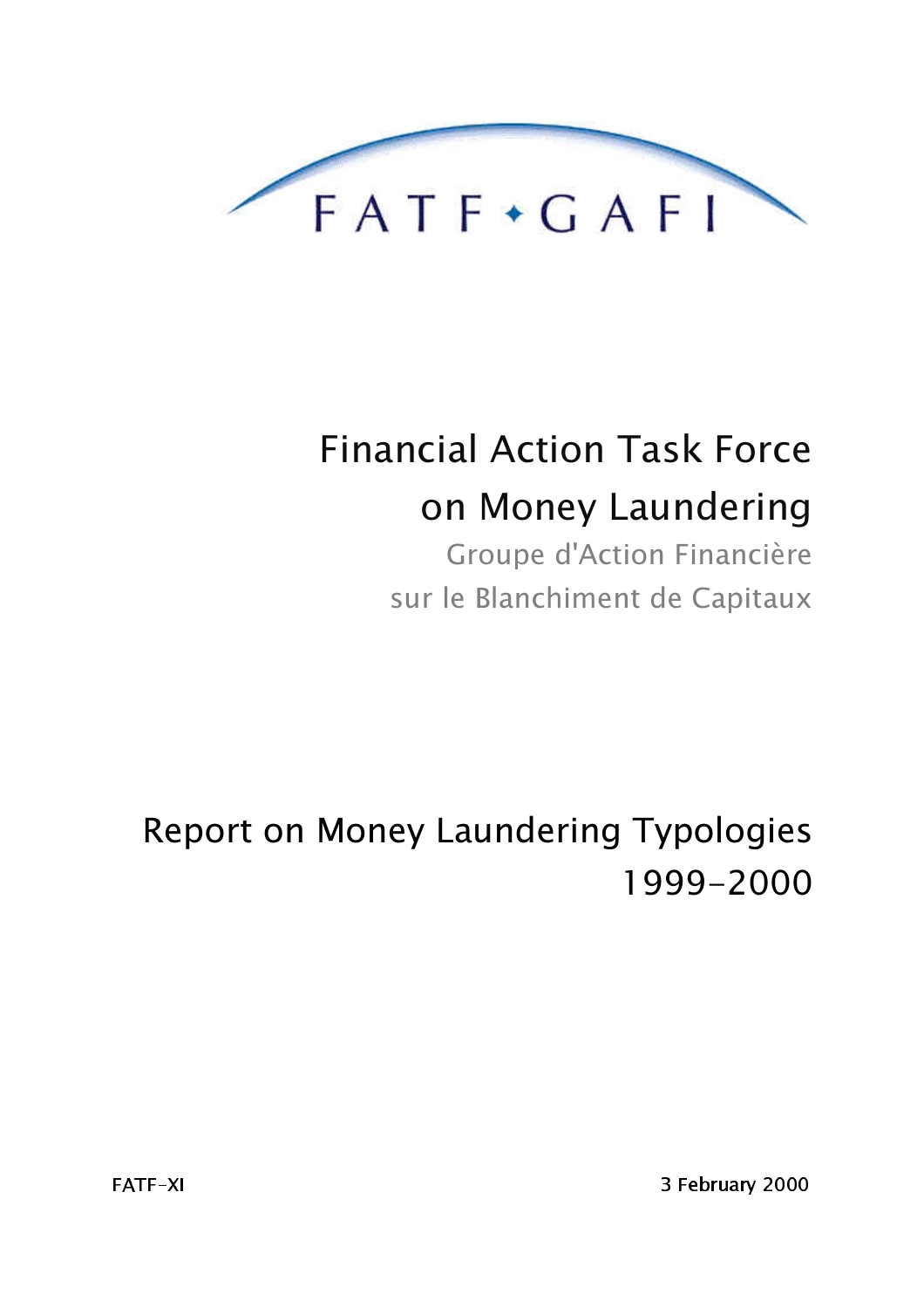All rights reserved. Requests for permission to reproduce all or part of this publication should be made to:

> FATF Secretariat, OECD 2, rue André Pascal 75775 Paris Cédex 16 FRANCE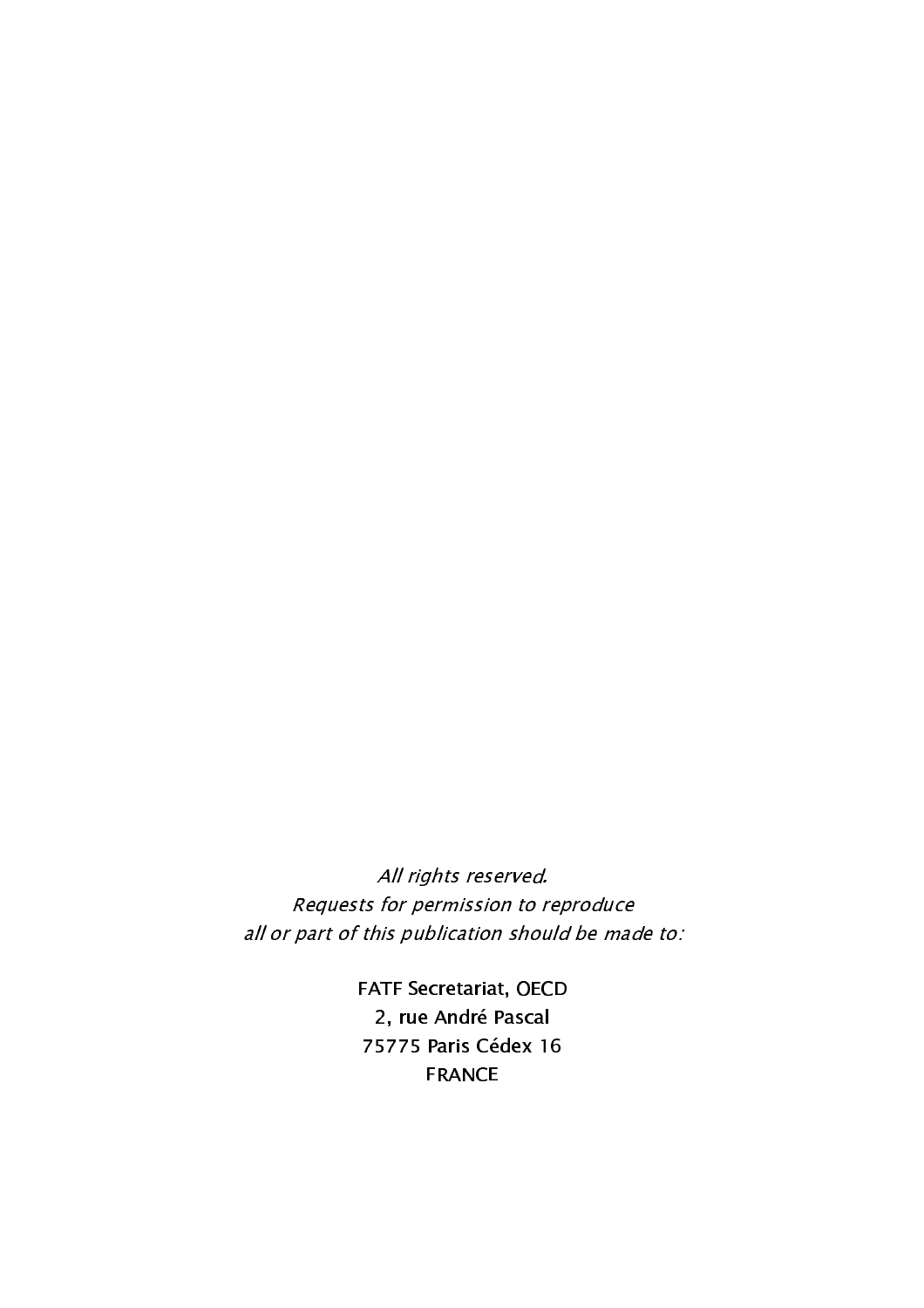# **FINANCIAL ACTION TASK FORCE ON MONEY LAUNDERING 1999-2000 REPORT ON MONEY LAUNDERING TYPOLOGIES**

## **I. INTRODUCTION**

1. The Financial Action Task Force (FATF) held its annual meeting of experts on money laundering methods and trends on 18 to 19 November 1999. The group met under the chairmanship of Mr. James Sloan, Director of the U.S. Treasury Financial Crimes Enforcement Network (FinCEN) and took place at the International Trade Center in Washington, DC. The group of experts included representatives from FATF members and observer members: Australia; Austria ; Belgium; Canada; the European Commission; Denmark; Finland; France; Germany; Hong Kong, China; Ireland; Italy; Japan; Luxembourg; Mexico; the Netherlands; Norway; Portugal; Singapore; Spain; Sweden; Switzerland; Turkey; the United Kingdom; and the United States. The regional FATF-style bodies (see below) were represented at the meeting, as well as the following observer international organisations: the European Bank for Reconstruction and Development (EBRD), the International Monetary Fund, Interpol, the International Organisation of Securities Commissions (IOSCO), the Organization of American States (OAS/ CICAD), the United Nations Office for Drug Control and Crime Prevention (UNODCCP), the World Bank, and the World Customs Organisation (WCO).

2. This year for the first time, FATF-style regional bodies were invited to send country representatives. Therefore, India and Thailand (member countries of the Asia Pacific Group), Trinidad & Tobago and Aruba (two member countries of the Caribbean FATF), and Slovenia (a member of the Council of Europe Select Committee of Experts on the Evaluation of Anti-Money Laundering Measures [PC-R-EV Committee]) attended the meeting in addition to the secretariats of those bodies. The newly formed regional body, the Eastern and Southern Africa Anti-Money Laundering Group (ESAAMLG), was represented by Tanzania. The presence of this last group was the first at any FATF meeting.

3. The FATF Typologies Exercise provides a forum for law enforcement and regulatory experts to identify and describe current money laundering methods and trends, emerging threats, and potentially effective counter-measures. Following last year's example, the discussions at the Washington meeting were led off with a series of presentations on specialised money laundering issues identified and agreed upon beforehand. Although the primary focus of this exercise was on money laundering developments within FATF member countries, with this year's participation of countries from outside the FATF membership, an attempt was also made to look at trends in other regions of the world. As in past exercises, delegations submitted written material to serve as the starting point for discussions at the experts group meeting and to provide additional information for this report. The current report, therefore, is divided into three parts. The first deals with the four major issues examined by the experts group. These include the vulnerabilities of Internet banking, the increasing reach of alternative remittance systems, the role of company formation agents and their services, and how international trade related activities can serve as a cover for money laundering. The second part of the report focuses on money laundering trends identified in FATF member countries. It is then followed by a third part that offers an overview of trends for other regions of the world.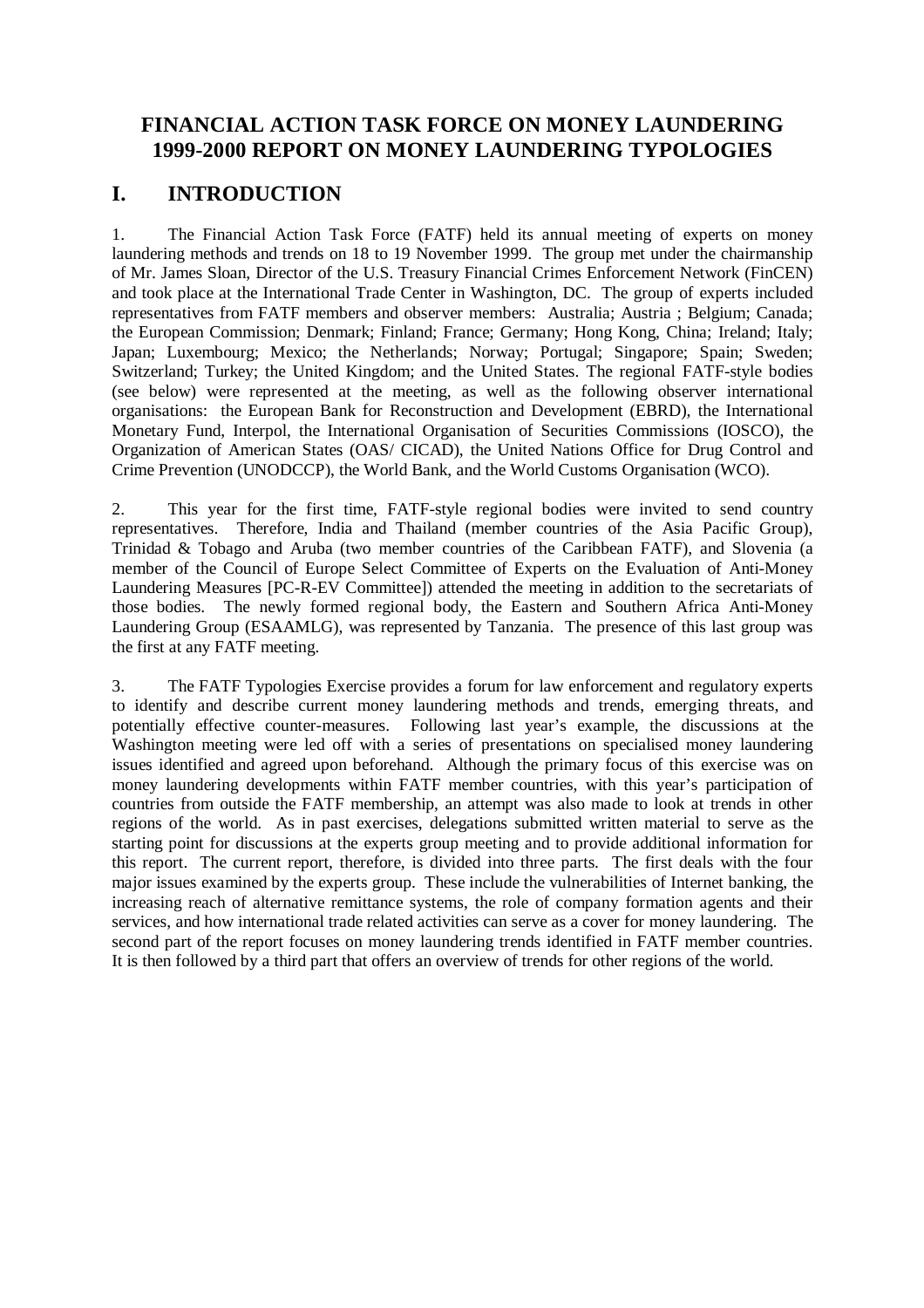# **II. MAJOR MONEY LAUNDERING ISSUES**

## $(i)$  On-line Banking<sup>1</sup>

## *a. General*

4. Increasing numbers of financial institutions are now providing retail banking services through the Internet. At the same time, other entities are using the Internet to offer money laundering services -- sometimes styling themselves as legitimate "offshore financial services" or "investment opportunities". With the burgeoning of the all types of commercial activity through the Internet and the perceived potential for abuse of this medium, the FATF experts examined this subject more closely in an attempt to draw attention to the potential money laundering vulnerabilities. This topic falls within the larger FATF effort of identifying the key money laundering implications of the introduction of new technologies.

5. The presence of financial institutions on the Internet has shown phenomenal growth over the past several years -- in one member, growing tenfold in five years -- however, it is important to distinguish between merely being present on the Internet and offering "transactional" services<sup>2</sup>. In the United Kingdom, for example, most high street banks maintain a website. Services offered range from verifying account balances to transferring funds to accounts at other institutions, although not all of these services are offered by each institution. The United States reports that some 30% of its financial institutions have Internet sites, yet an informal count<sup>3</sup> of those offering transactional services revealed only 875 banking and thrift institutions or about 7% of all institutions.

6. Transactional services vary from one institution to another but may include such activities as opening new accounts (checking, savings, etc.); bill payment; debit, ATM, and credit cards; on-line lending; and deposit taking in some cases. Although some on-line banking is offered by "pure" Internet banks (that is, only offering services through the Internet), institutions offering transactional services are for the most part already established, traditional institutions that have moved into on-line banking as an additional customer service. Indeed, in the United States only eight institutions (of the 875 offering transactional services) provided their services exclusively through the Internet.

## *b. Impact on Money Laundering*

7. The concern in respect to on-line banking is the obvious reduction in face-to-face contact between the customer and the financial institution. The customer would normally access his or her account from a personal computer using Internet browser software and world-wide web access through an Internet service provider (ISP). Access would be obtained when the customer provides his personal identification code to the bank's web server, and, when encryption software is used, the appropriate key is generated by the browser software. Because this access is indirect, the financial institution would have no means of verifying the identity of the individual actually accessing the account. Moreover, with the increasing mobility of Internet access, a customer has the possibility of accessing his or her account from virtually anywhere in the world. Because the access is obtained through the ISP, however, the institution would have no way to verify the location from which the account was accessed. Essentially, an individual desiring to conceal his or her true identity - including money launderers or other criminal elements -- would be able to have unrestricted on-line access to and control of his bank accounts in any location.

 $\overline{a}$ 

 $1$  "On-line banking" in the broader sense includes accessing financial services indirectly, that is by telephone, automatic teller machines (ATM), and the Internet. For the purposes of this typologies exercise, the focus was limited to Internet banking since this appears to be the newest area and one in which the vulnerabilities to money laundering are least understood.

 $2^2$  The ability to conduct financial transactions, such as, for example, direct payments, electronic funds transfers, issue of cheques, purchase of securities, and opening / closing accounts. 3 As of 10 November 1999.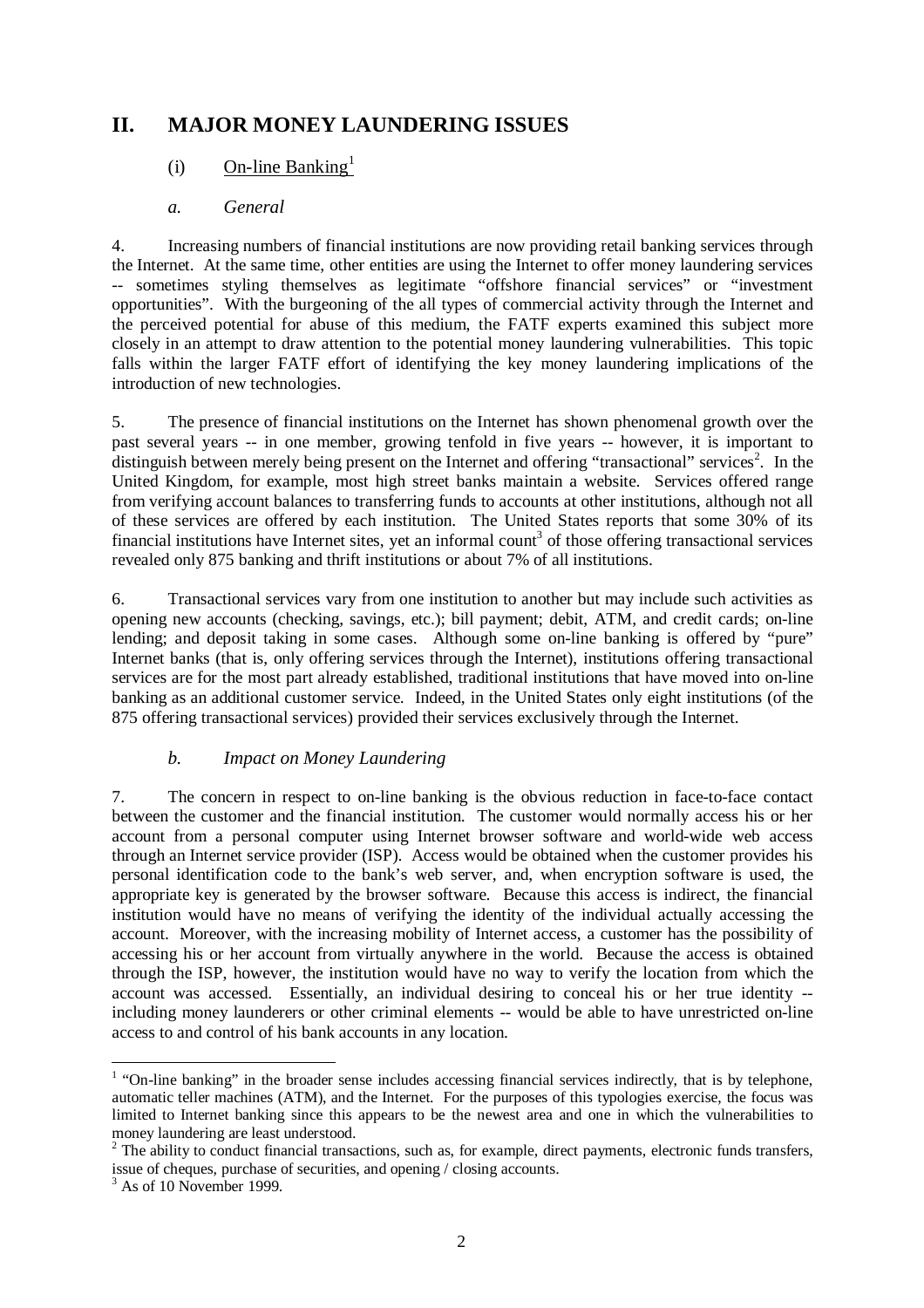8. At present, the FATF experts have seen few if any examples of on-line banking being used in money laundering. Denmark cited an example in which an Internet website in another jurisdiction was used to offer money laundering services and used the name of an established financial institution as a cover for this activity. Several other member countries also cited examples of Internet sites being used in fraud activities. Given the rapid development of on-line banking services in the near term, it is difficult to say whether the lack of money laundering cases involving on-line banking is due to its absence from the Internet or the inability thus far of law enforcement to detect such activity.

## *c. Impact on counter-measures and potential solutions*

9. The FATF experts raised several potential weaknesses in current counter-measures regarding on-line banking. The obvious reduction in face-to-face contact between the customer and the financial institution -- often this is the very point where an initial suspicion arises -- is of real concern. Although comparisons have been made between on-line banking and similarly de-personalised telephone and ATM banking services, which in many cases have little additional requirement for identity checks and account monitoring, the crucial point with on-line banking is that the customer can conduct transactions without any employee interaction at all.

10. Current measures in FATF member countries focus on customer identification, as a minimum, when the business relationship is established (i.e., when an account is opened). Many of the experts stated that these measures would also apply for on-line accounts. In Japan, for instance, on-line transactions may only be conducted for accounts that have been opened in a traditional, faceto-face manner. In Belgium, anti-money laundering legislation makes no distinction on whether the initiation of the business relationship takes place in person or by letter, fax, e-mail or Internet. The financial institution must in each case establish the identity of the client by means of a probative document, a copy of which must be maintained by the institution. In the United States, the opening of an account may be initiated on-line; however, the customer must provide identification numbers that are subject to verification by the financial institution. This procedure is no different from that which would apply for opening a bank account by mail.

11. Identification of the customer at the beginning of the business relationship may be, according to some of the experts, insufficient for detecting serious or organised crime structures that develop after this initial step. The nature of on-line banking itself, with an elimination of personal contact between customer and the institution, will necessarily make it more difficult to know who is actually controlling the account and what constitutes normal business practices. Indeed, with on-line banking as currently conducted, the financial institution will routinely only be able to ascertain that a particular account was accessed at a particular time, the sum involved, and possibly the beneficiary (name or account number). The bank will only be able to assume that access took place by the nominal account holder and will have no way to verify the exact location from which the customer made the transaction. This means that a single individual could ultimately control a number of accounts simultaneously without necessarily drawing the attention of the financial institution or institutions in which those accounts are maintained.

12. Another concern expressed by the experts relates to the regulatory or investigative jurisdiction that might be involved in detecting and ultimately pursuing potential money laundering violations. Internet banking, as with other on-line commercial activities, has already been promoted as having the potential to break down the barriers of national borders. A quick browse through lists of financial services available on the Internet shows a number of these that claim to offer their services regardless of the location of the account holder. Several of the experts stated that licensing requirements for domestic financial institutions would apply equally to any institution offering financial services online to customers within its jurisdiction. Nevertheless, the nature of the Internet is such that a particular country may find it difficult, if not impossible, to prohibit its citizens from setting up accounts through the Internet with institutions offering on-line banking from other locations beyond its borders.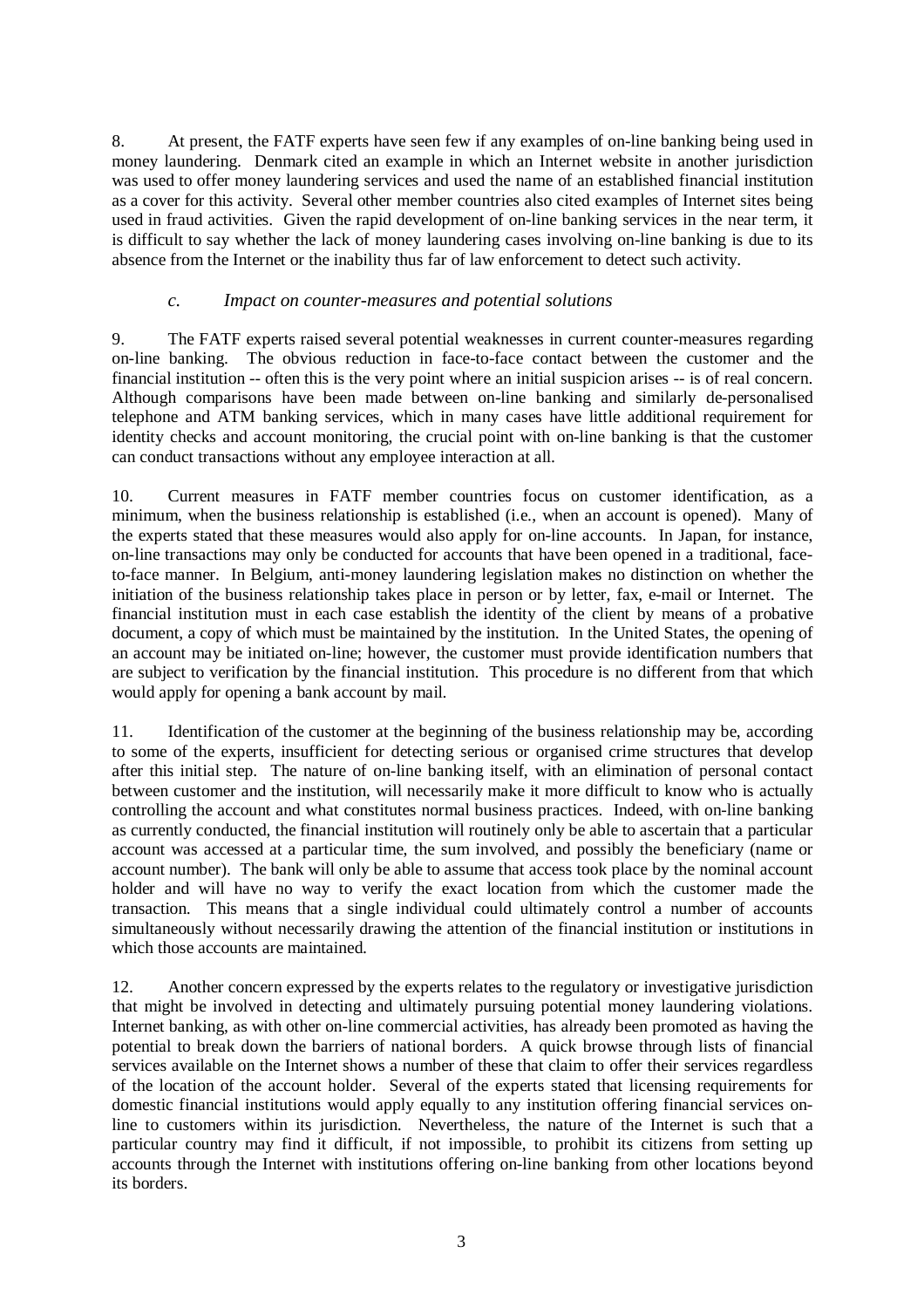13. Some FATF member countries have begun to address these concerns through the establishment of working groups or conduct of special studies. Additionally, the Electronic Banking Group of the Basle Committee is examining the issue in the context of regulation of electronic financial services. The work of this last group is ongoing, and the FATF experts expressed the hope that this initiative would indeed address customer identification procedures in the on-line financial services area. A few of the specific suggestions offered by the experts for dealing with the potential vulnerability of on-line banking to money laundering include:

- Reinforce current customer identification requirements to ensure that what are essentially "anonymous" accounts are not being established.
- Establish new procedures that will facilitate the ability of financial institutions to truly know their customers over the life of the business relationship.
- Work toward uniformity of standards among jurisdictions.
- Develop new information technology capabilities that will permit both the detection of suspicious on-line transactions and verification of the customer.
- Limit the types of permitted on-line services or the amount of such transactions.
- Restrict on-line transactions only to those accounts that have been established in a traditional manner (i.e., with face-to-face contact between customer and financial institution).
- Prohibit financial institutions not licensed in a particular jurisdiction from offering their services in that jurisdiction on-line.
- Ultimately, oversight must be exercised by both the jurisdiction chartering the internet bank and by those jurisdictions where the internet banks has clients.

14. The experts group also recognised that there was a need within the law enforcement community to develop expertise in the detection and investigation of potential money laundering in the Internet environment.

- (ii) Alternative Remittance Systems
- *a. General*

15. Past FATF typologies exercises and similar exercises conducted by some FATF-style regional bodies consistently indicate the very significant role that alternative remittance systems appear to play in support of money laundering. Including alternative remittance systems in this year's exercise represents an attempt to provide a clear world-wide focus to the issue.

16. Although there is not yet a broadly agreed upon definition for "alternative remittance systems<sup>4</sup>", there is some agreement on the common characteristics of such systems. They generally have developed, for example, based on specific ethnic, cultural or historical factors and, in some cases, are a traditional method for moving money that pre-date the spread of Western banking systems in the  $19<sup>th</sup>$  and  $20<sup>th</sup>$  centuries. A key factor of such systems -- and one that they share with formal or "correspondent" banking -- is that value is moved from one location to another often without the physical movement of currency. Alternative remittance systems most frequently operate outside national financial regulatory systems. There are systems, however, that employ elements of the legitimate economy or even of regulated financial services, thus complicating detection by law enforcement authorities. As pointed out by the Swedish delegation, the one consistent element in each alternate remittance system is that all the systems rely upon some form of "netting" or "book transfer" procedure to transmit value.

<sup>&</sup>lt;sup>4</sup> The term "alternative remittance system" is used here also to refer to what are sometimes called "underground" or "parallel banking" systems.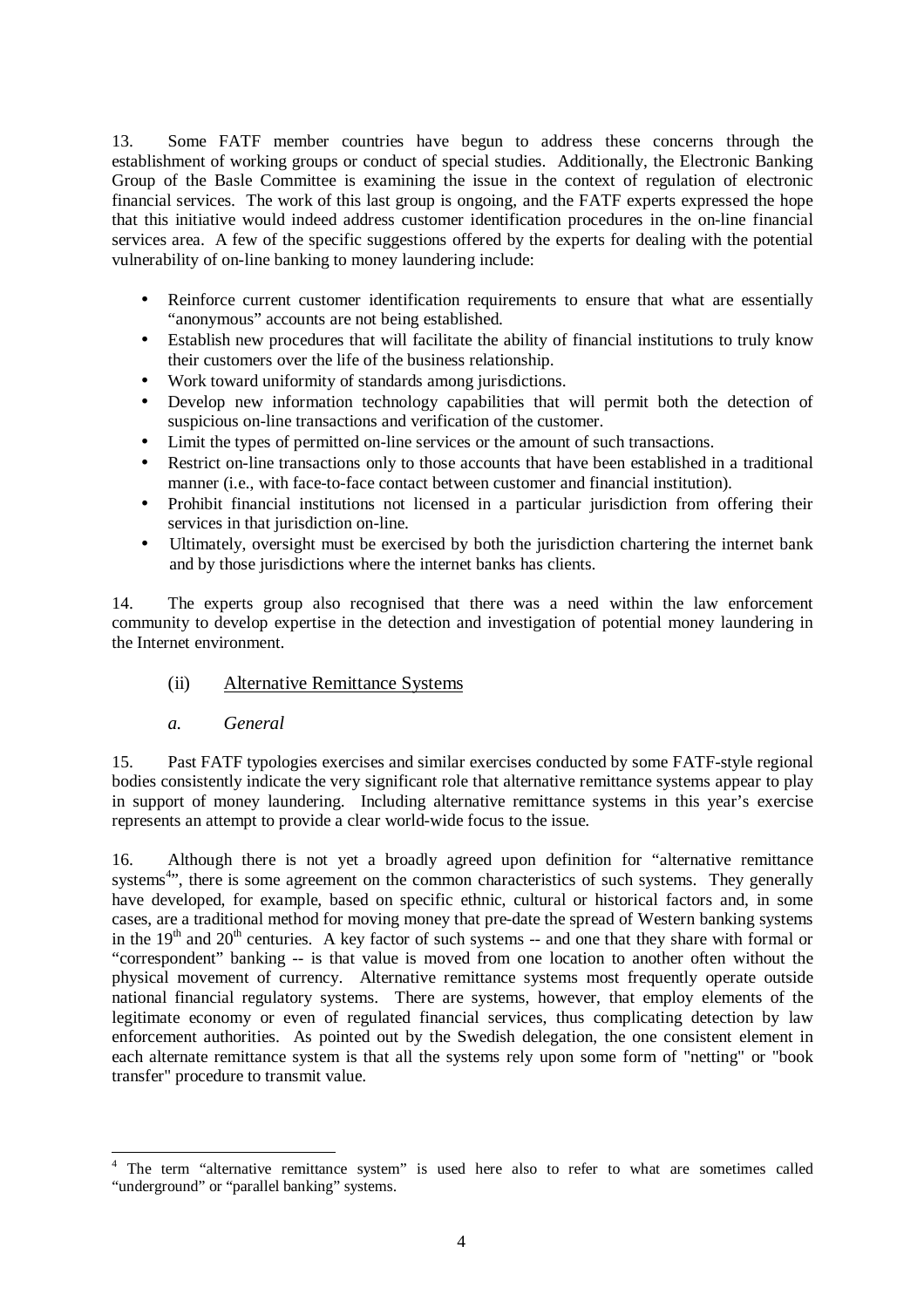17. Nearly all FATF members participating in this year's typologies exercise reported having seen some indicators of alternative remittance activity in their jurisdictions. It is not clear whether this observation means an increasing presence or a better detection of such activity by national authorities. The experts believed that some of the spread of these systems to new areas is due to immigration, and indeed, such systems often serve as the primary financial service to some immigrant communities. They are secure and less expensive than traditional banks and have sometimes serve as a means to circumvent restrictive currency exchange policies. They also offer a certain amount of anonymity to the user. This last characteristic has given additional incentive for others to make use of alternative remittances systems, including legitimate businesses as well as criminal elements.

## *b. Black Market Peso Exchange*

18. The first of the three major alternative remittance systems discussed by the experts is a system operating primarily in the Western Hemisphere and now commonly referred to as the "Black Market Peso Exchange" (BMPE). This system originally developed in Latin America as a parallel financial system to support both legitimate trade and smuggling between North and South America. Its development was in response to foreign exchange restrictions and, in some cases, to financial systems that were unable to provided for reliable and timely funds movements. The system followed immigration patterns and then was exploited by the narcotics trade so that it reaches today in some cases beyond the Americas.

19. Although there is now a close association between BMPE and the narcotics trade, the system is still used by immigrant workers for sending funds back to their home countries as well as by some businesses seeking more rapid payment for goods (both legal and contraband). In the general scenario with illegal funds, the operation begins with US dollars in currency derived from narcotics sales and located in the United States. The narcotics trafficker needs to use these funds to pay the supplier in Colombia; however, he cannot use a financial institution to make an international funds transfer without drawing the attention of US authorities.

20. The trafficker makes use of a "broker" who takes the US funds in at a business (perhaps a bureau de change, some other type of non-bank financial institution, or another small business). Then he arranges for a partner business in Colombia to make the funds available to the suppliers in local currency. For this service, the broker may often charge a higher percentage for the "exchange" than the official dollar / peso exchange rate. At this point the broker has successfully transferred the funds abroad without physically moving them.

21. The money flow in this system is counterbalanced in the other direction (that is, from Colombia to the United States), when the broker sells dollars to Colombian merchants who plan to bring their purchases into Colombia and avoid paying Colombian taxes and tariffs. These importers make payments to the broker in pesos in Colombia and, in return, the broker makes dollar payments to their suppliers in the United States or in some other third country.

22. Because the broker has assumed the problem of the narcotics trafficker, that is, trying to cycle large volumes of US currency back into the economy without drawing attention to himself, he may use a number of ploys to make payments on behalf of the Colombian merchants. He might, for example, deposit the currency at a US financial institution through structured transactions or under the cover of a cash intensive business. Or else he may move the currency in bulk to third country where it might be deposited without question. The funds may in either case then be used as payment to the suppliers in the form of wire transfers, cheques, or bank drafts. Occasionally, financial institutions are bypassed entirely, and currency is delivered directly to the supplier. In all instances, however, none of the financial transactions may be traced directly back to the Colombian merchant.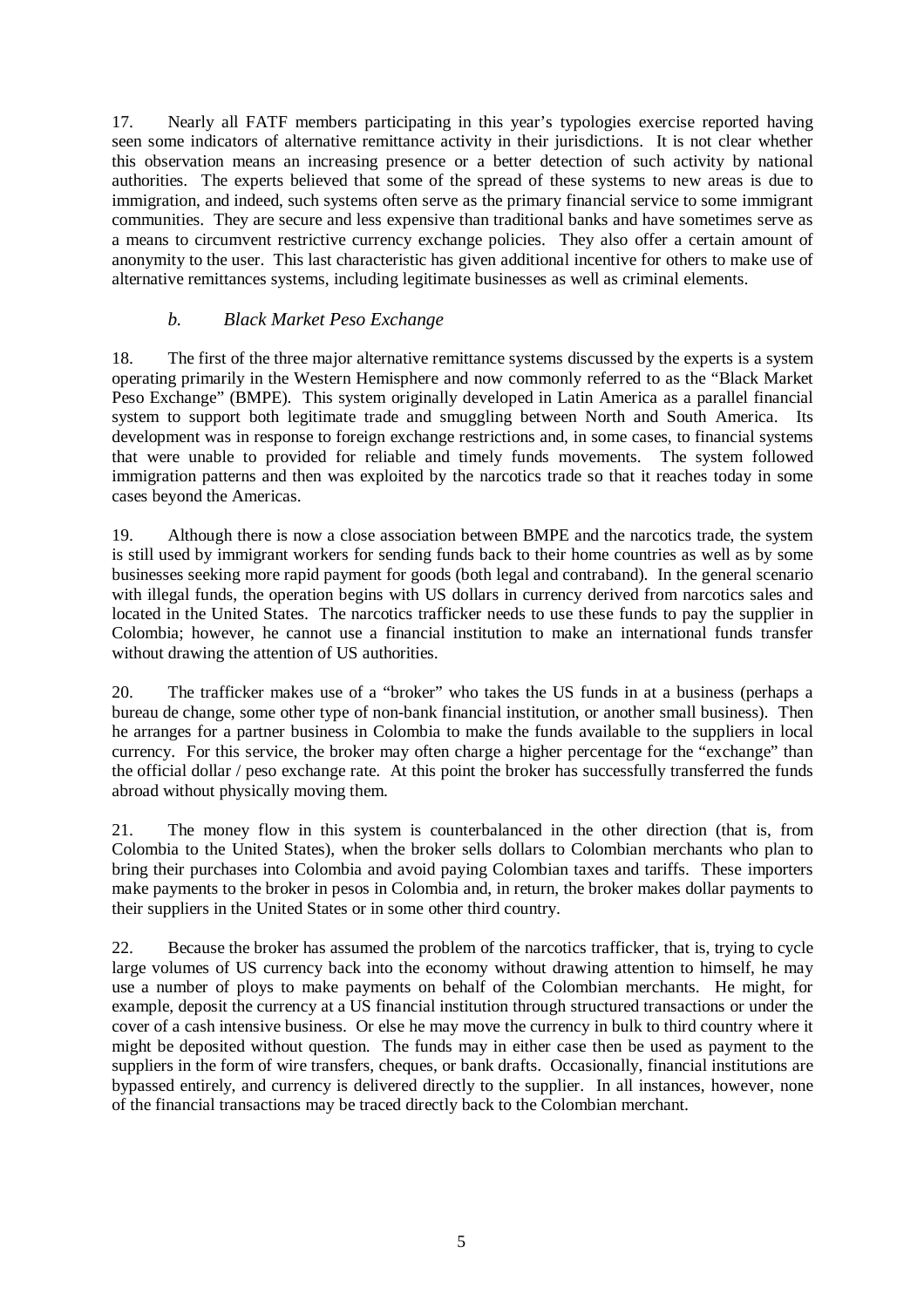## *c. Hawala / hundi*

23. The second of the major alternative remittance systems dealt with by the FATF experts is the hawala or hundi system. This system originated in southern Asian but has now spread throughout the world following the immigration patterns from that region (to Europe, the Middle East, eastern and southern Africa, North and South America, and other regions of Asia). Hawala is a traditional method form moving funds in south Asia, and its use is known to pre-date the introduction of Western banking practices by hundreds of years.

24. Despite its prevalence however, hawala operations are illegal in a number of locations. In India, for example, some estimates conclude that up to 50% of the economy uses the hawala system for moving funds, yet it is prohibited by law. Hawala remains a significant method for large number of businesses of all sizes and individuals to repatriate funds and purchase gold. It is also in some cases linked to the movement of narcotics funds as well as transfers associated with smuggling (especially of gold), trafficking in human beings, terrorism, corruption, and customs and excise violations. It is favoured because it usually costs less than moving funds through the banking system, it operates 24 hours per day and every day of the year, it is virtually completely reliable, and there is minimal paperwork required.

25. In hawala, funds are moved between individual "hawaladars<sup>5</sup>" which collect funds at one end of the operation and other hawaladars that distribute the funds at the other end. The system is built on a relationship of trust that is not always strictly tied to kinship or other connections. Individual hawaladars usually operate independently of each other rather than as part of a larger organisation. They generally are merchants or small business owners that operate hawala activities alongside their normal business.

26. The system operates otherwise in a similar way to the BMPE. Funds which are to be moved from the United Kingdom to India, for example, will be provided to a UK hawaladar in UK currency or some other form. This hawaladar then contacts another hawaladar by phone or fax at the destination and requests that an equivalent sum (minus a small percentage charge) be paid out in Indian rupees or gold to the individual designated by the customer in the UK. The process can also move funds in the opposite direction. In instances where accounts become imbalanced between hawaladars over time, the accounts are settled through reciprocal remittances, trade invoice manipulation, gold and precious gem smuggling, the conventional banking system, or by physical movement of currency.

27. Hawala is considered by those that engage in it as an effective means of moving money. Gold often plays an important role in hawala transactions. Hawala operations are difficult to trace because of the lack of records or, when records exist, the fact that they are somehow coded. The ethnic connection of this system and its strong reliance on trust also make it also difficult to penetrate.

## *d. Chinese / East Asian systems*

28. The alternate remittance networks known as the Chinese or East Asian system began in the Far East and, as with hawala, have spread throughout the world following immigration patterns. The system is a traditional one, again as with hawala, predating the introduction of Western banking practices. Originally, it was based on "chits" or tokens<sup>6</sup> -- thus it was often referred to as the "Chit system" -- today, however, most remitters no longer use chits. The Chinese / East Asian alternative remittance system is used for both legitimate (primarily business and repatriation of emigrant income) and illegal (especially organised crime and narcotics trafficking) money movements.

<sup>&</sup>lt;sup>5</sup> The hawala "broker" or "operator".

<sup>&</sup>lt;sup>6</sup> A remitting agent would provide a chit to the customer desiring to remit funds to a distant location. The chit would then be sent to that location, and the recipient could then go to another remitter to redeem the funds.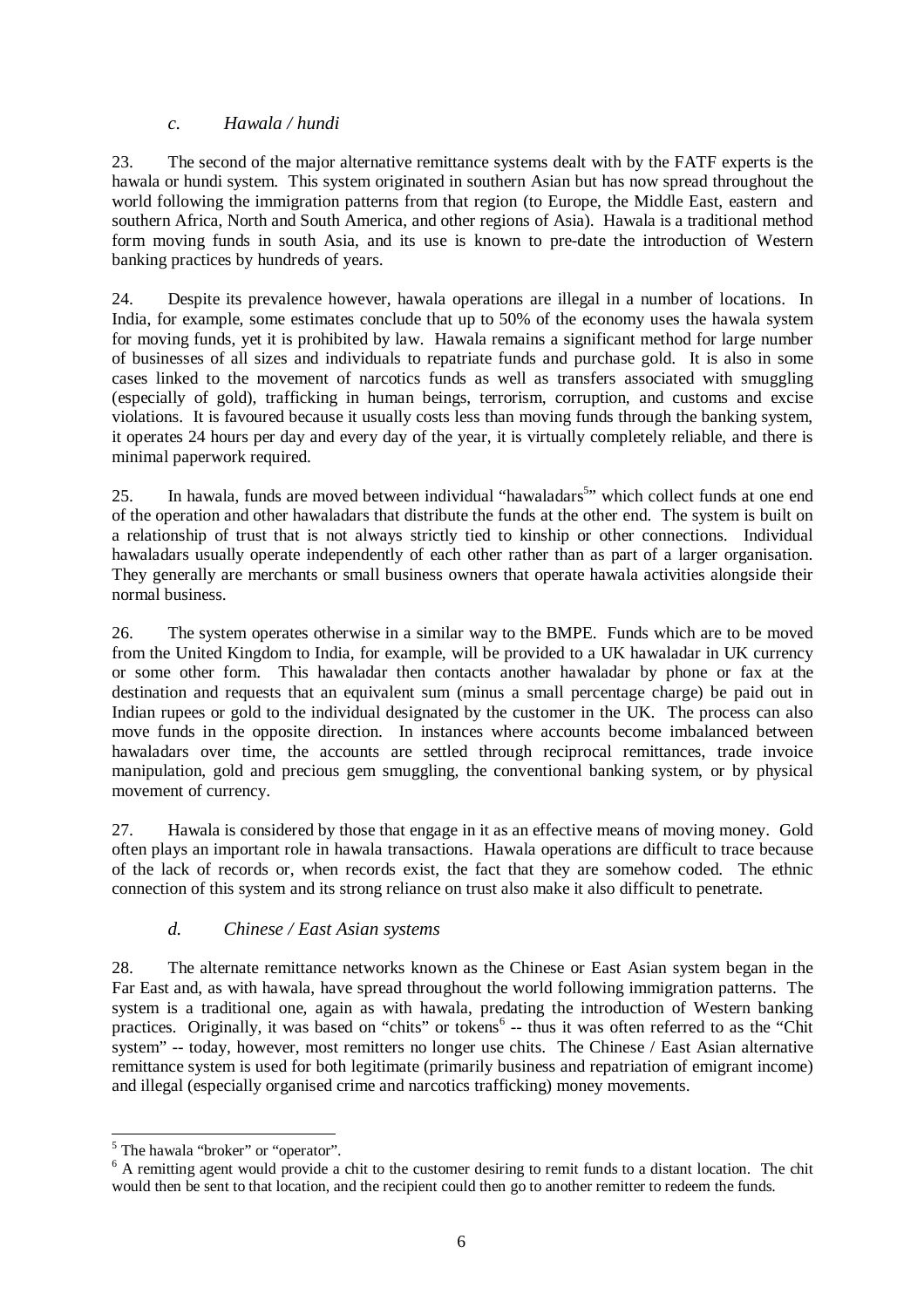29. The entities or agencies offering remittance services take various forms. Often the agent is located in a shop or office and provides the remittance service by itself or in combination with a variety of other services, such as foreign exchange and international fax facilities. Many trading companies and guest houses also operate remittance agencies alongside their main business. Since operating a remittance business requires little more than a fax machine, these agencies are frequently located in residences and operated by a member of the family as a part-time job.

30. A customer desiring to send money overseas from Hong Kong, for example, must first find a remittance agency that is able to remit money to the overseas destination. Normally a remittance agency will operate in parallel with a sister company or companies overseas. It will then specialise in providing remittance services to the country or countries in which their sister companies are located. To remit money, the customer deposits money into the Hong Kong bank account of the remittance agent and provides the details of the overseas person or bank account to which the money is to be sent. The remittance agent then contacts its sister company at the destination and instructs it to pay the money to the person or account designated by the customer. If money is sent to Hong Kong, the same process is used in reverse.

31. Legitimate customers normally use remittance agencies because their service is rapid and inexpensive. Remittance agencies usually charge customers less than banks for international funds transfers. These agencies also generally do not maintain extensive transaction records, require customer identification, conduct background checks on customers, or make reports of suspicious transactions to authorities. Such services are thus very attractive to individuals desiring to conceal the source or destination of their remittances. Persons using remittance agencies for these reasons include international criminals, notably narcotics traffickers, and those wishing to avoid overseas tax and currency regulations.

32. Remittance agencies make their profit by charging their customers more than the costs incurred in making the remittance. Costs are kept to a minimum when, during a given period, the total amount of money remitted from the agency is roughly the same as the amount remitted to it. In instances where there is a significant imbalance between two sister remittance services, the difference is settled by transferring money using such methods as low cost international transfer services or couriers. Remittance agencies make their money on very narrow profit margins; therefore, the volume of money dealt with must be high for business to be worthwhile.

## *e. Other systems*

33. Besides the three major alternate remittance systems focused on during this typologies exercise, a number of FATF members mentioned cases or examples of similar but unrelated systems being used on a smaller scale in their countries. For example, France mentioned what appears to be a remittance network between it and North Africa. Spain also reported detecting such activity between Spain and the Spanish enclave of Melilla in Morocco. Italy cited an example in which representative offices of banks from a Southeast Asian country were providing remittance services to immigrants in Italy from that country. Immigrant populations from Turkey and from the former Yugoslavia also regularly use remittance services to move funds from Germany, and the Netherlands described a system providing this service for its immigrant population from Suriname. Although none of these systems fall into any of the larger schemes, they all share some of the same characteristics: lack of records, customer identification or regulatory oversight, and the potential for misuse by criminals.

## *f. Impact on money laundering and counter-measures*

34. Alternative remittance systems appear to play a key role in a significant portion of international money movements for certain populations. Although particular schemes may use specific elements of regulated financial networks, alternative remittance systems are generally not dependent on those elements. These systems move large volumes of money in a more or less clandestine manner. Given this fact along with the number of instances where alternative remittance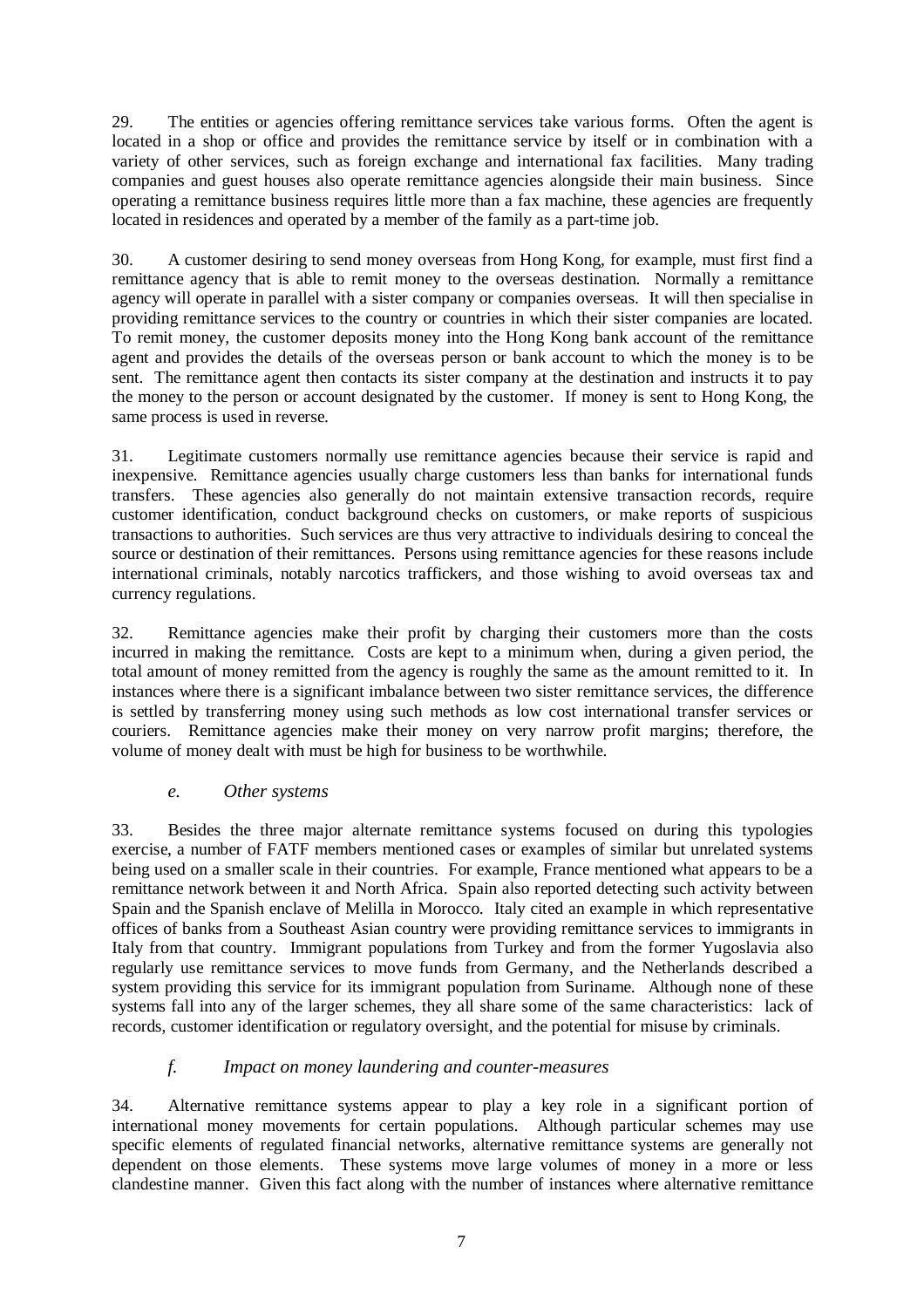operations have been related to suspect criminal activities, it is likely that such systems also are a key vector for laundering the proceeds of crime.

35. Law enforcement authorities that find connections to such systems have difficulty in tracing money flows and establishing necessary financial links to support their cases. With only a piece of the puzzle, they may not be able to separate legal from illegal money flows. This problem is further hampered by the cross jurisdictional aspects of alternative remittance systems, and law enforcement is often unable to penetrate these systems because of cultural and linguistic barriers or the close business or kinship ties of the participants.

## *g. Potential solutions*

36. The experts agreed that alternative remittance systems should continue to be studied as they relate to money laundering. These systems should be examined individually to develop a better understanding of the role they play in the particular regions where they operate. They should also be looked at from a global perspective to find potential common measures that could be put into place to preclude their use in support of illegal business.

37. There are currently initiatives in some FATF member countries to address the problem of alternative remittance systems. The United States, for example, has focused part of its new national anti-money laundering strategy on seeking ways to deal with the BMPE. Interpol and the Asia Pacific Group on money laundering are engaged in projects that specifically examine hawala and the East Asian systems. Hong Kong has also conducted a survey of remittance systems operating from that location.

38. Some experts suggested that the problem of alternative remittance systems could be resolved by restricting such activity to authorised financial institutions, imposing a licensing requirement on remittance agents, or more thoroughly regulating the businesses involved in such activities. Such a system should of course also look into sanctions in case of non-compliance. While these solutions may have some merits, they do not address that fact that many of the systems have developed and flourished as "alternatives" to the formal banking system and as such have shown themselves resistant to attempts to impose record keeping and reporting requirements. As one of the experts observed, if the customers of alternative remittance systems wanted to use a "regulated" remittance service, they would already be using one. On the other hand, if regulations regarding the alternative remittance systems exist, law enforcement is essential in order to attack the illegal systems.

39. One of the experts also mentioned the possibility of looking for solutions in areas other than counter-measures. He stated that there was some evidence in his country that alternative remittance was becoming less attractive to regular customers as liberalisation of the banking system brought transaction prices down. Although the banking system still had not become competitive with such alternative remittance as far as swiftness and security (and obviously alternative remittance systems remain preferred method for tax evasion and money laundering), reforms to the banking system could draw customers away from alternative remittance systems. It follows logically, that the reduced volumes of legal moneys using BMPE, hawala and the East Asian systems might make these systems be less attractive as a cover for movements of illegal funds.

## (iii) Company Formation Agents

## *a. General*

40. One of the major topics of last year's FATF Typologies exercise focused on the role of foreign legal entities in money laundering. The experts found that these legal entities, usually in combination with the barriers to obtaining information from some non-cooperative jurisdictions were a significant impediment to anti-money laundering investigations. A number of experts raised the issue of the individuals or agents that help to create such entities, the so-called "company formation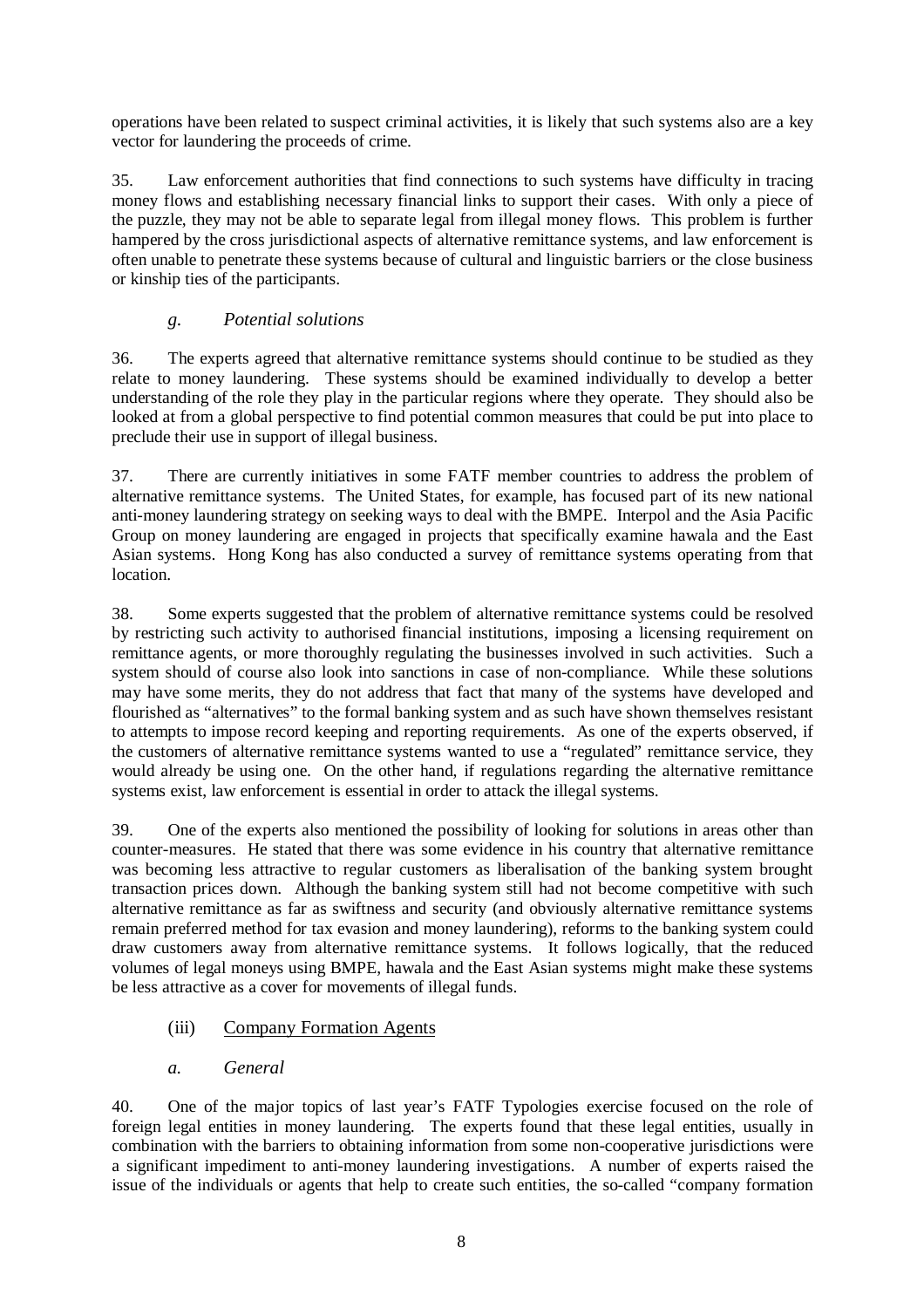agents", as being perhaps a key factor in an increasing number of complex money laundering schemes. This topic thus became an issue for this year's exercise.

41. There is not yet an agreed upon definition for "company formation agent". Based on the information from several experts and the discussions during the exercise itself, a company formation agent appears to be any agency that assists in the creation of juridical persons or legal entities - specifically "shell companies"<sup>7</sup> -- that then may be used for various commercial purposes. Some of the types of activities seeking the services of a company formation agent might include: import / export trading companies, investment firms, holding companies, consultants, shipping firms, Internet trading firms, and individuals seeking to optimise their fiscal circumstances or protect assets.

42. A company or legal entity is formed by registering it at a national companies registry. The process varies from jurisdiction to jurisdiction but typically includes designating a director and other officers, selecting a registered office, providing for sale of shares for the company, and filing of appropriate incorporation forms at the registry. Because this process can be complicated and time consuming, individuals desiring to create such an entity have increasingly used the services of specialists in the area -- a company formation agent -- who performs the administrative task of establishing the company for the individual. The agent may be part of a law or accounting firm or may be a completely independent service.

43. As already mentioned, the procedures for company formation vary according to the jurisdiction. Company formation agents have thus taken on the role of advising clients on the best locations to establish a legal entity based on his or her individual needs matched to the appropriate jurisdiction. The agent may select a particular jurisdiction because it offers the advantages of rapid formation, low establishment costs, or minimal red tape; or else because it offers "off-the-shelf" companies. He might also choose a location because it does not include information about the owner of a company in public records, or it prohibits altogether the disclosure of such information. He then arranges for the provision of nominee directors and other company officers and registers the company in the optimum location. Increasingly, formation agents also offer other services such as mail / fax receipt and forwarding, telephone answering, administrative services, establishment and administration of bank accounts, or introductory services with particular financial institutions.

## *b. Impact on money laundering and counter-measures*

44. Structures created by company formation agents to facilitate legitimate business activities might also be attractive as a cover for money laundering, particularly at the layering stage.<sup>8</sup> A launderer can, similarly to a legitimate client, seek the services of such an agent to set up legal entities in jurisdictions that do not require identification of the true owner or that refuse to disclose such information when available. The agent could arrange to further complicate the picture by establishing companies or trusts -- in still other jurisdictions -- as the owners of the company. The launderer then uses the company or series of companies in laundering operations simply by moving funds through the various company accounts.

45. In situations where a particular jurisdiction may suspect the illegal nature of funds moved through such a network, investigation is complicated by the many jurisdictions potentially involved. Some jurisdictions may be unable or unwilling to provide information on the legal entities under its registry. Without the ability to determine the true owner of these companies therefore, government authorities investigating a particular money laundering scheme will be unable to establish the necessary links from the funds to the criminal. Besides money laundering cases described by the experts, a number of FATF members cited examples in which such structures have been used in international frauds and tax evasion.

<sup>&</sup>lt;sup>7</sup> A legal entity having no assets or operations in the location where registered.

<sup>&</sup>lt;sup>8</sup> This is the second stage of laundering with the funds are moved through a series of transactions to further separate the funds from connection with the criminal act that generated them.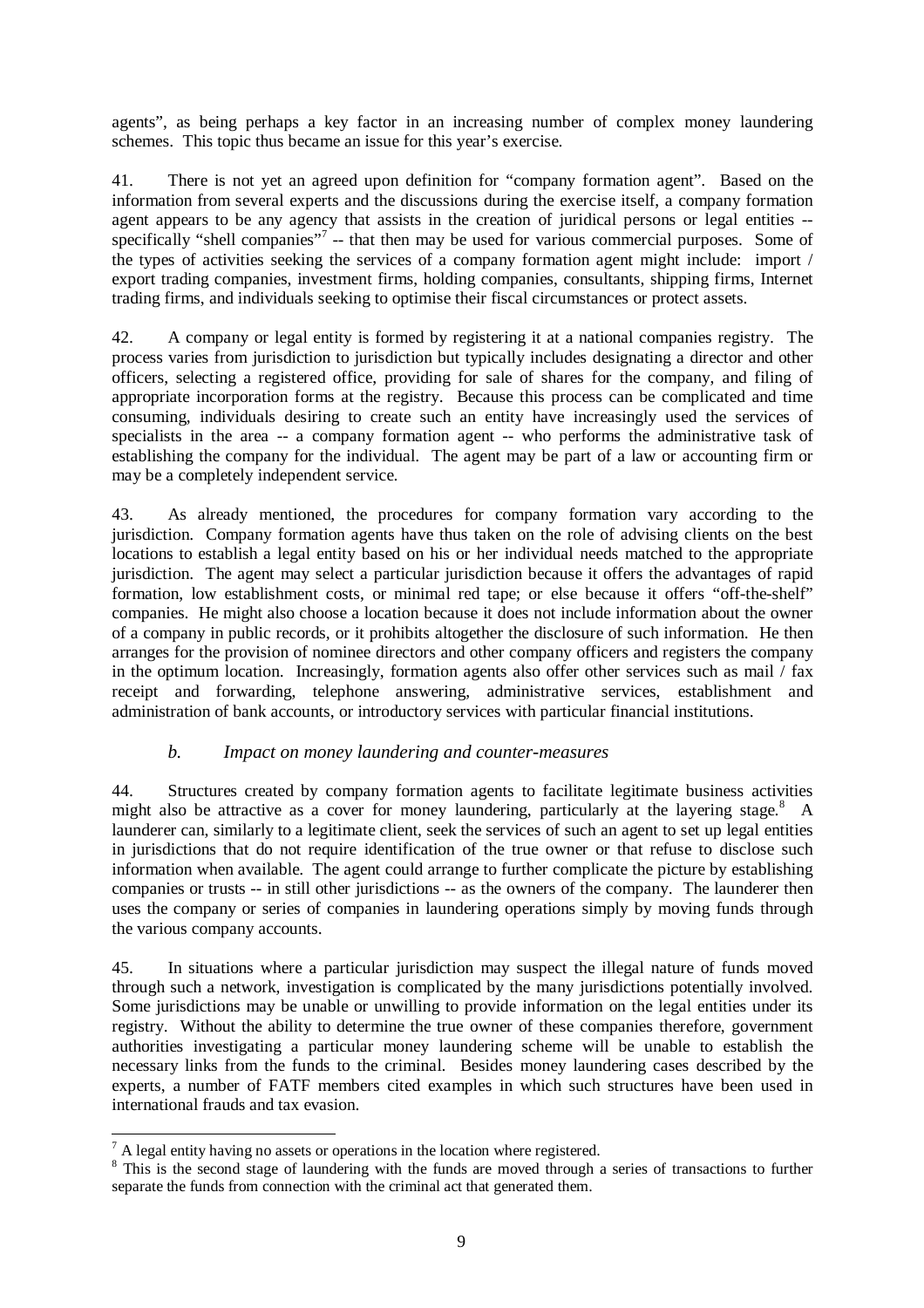## *c. Potential solutions*

46. Varying company formation procedures, along with a lack of transparency for the process in some jurisdictions, are factors of which the money launderer may take advantage through the company formation agent. The solutions to these problems then, according to the FATF experts, fall into two major areas: Increasing oversight of company formation agents and insisting on minimum standards for company registry and administration, as well as transparency for the process.

47. The company formation agent plays the key role in this process. His expertise is essential in setting up the legal entities tailored to the particular needs of the customer, otherwise this work would have to be done by the customer directly. The formation agent is therefore in an optimal position to know the identity of the customer, the nature of the business, and the goals in establishing the legal entity. According to the experts, the agent should ideally be required to obtain a license in order to perform such services and should likewise be subject to "know-your-customer" (identification of the beneficial owner) and suspicious activity reporting requirements. Some FATF members are considering such steps. The European Commission, for example, is considering extending the antimoney laundering requirements to professions engaged in company formation.

48. Bringing company formation agents under the similar anti-money laundering requirements as those for financial institutions presents some difficulties, however. There are large numbers of such agents; the United Kingdom estimates that it alone has close to 400 such businesses. These businesses vary in size and function and do not always involve lawyers and accountants. Thus there is the problem of adequately defining the company formation agent for the purposes of imposing regulatory oversight. Moreover, once these agents are subject to anti-money laundering requirements in one jurisdiction, the problem remains of how to deal with company formation agents offering their services from jurisdictions without adequate oversight of the activity.

49. With regard to implementing stricter company formation requirements to make these entities less attractive to money launderers, the experts made several suggestions of possible measures. Some of these measures include limiting the number of nominee directorships that may be held by one person, insisting on annual reports and periodic review of company information, and establishing provisions for striking companies off the register when found not to be in compliance with these procedures. Ireland reported that it was already taking these and additional steps to deal with perceived misuse of Irish registered non-resident (IRNR) companies, and Luxembourg has just implemented stricter legislation regarding domiciliary companies registered there.

50. As with extending anti-money laundering requirements to company formation agents, improved company formation procedures only deal with part of the problem. The issue must still be addressed of how to deal with those jurisdictions that choose not to implement stricter procedures. Several of the experts emphasised that these measures must be accompanied with increased transparency in the process of company formation and registry, that is, law enforcement, judicial and regulatory authorities should be able to obtain such information.

## (iv) Trade Related Money Laundering

51. FATF member countries continue to observe cases in which international trade in goods and services appear to be used as a cover for money laundering or as an actual laundering mechanism. Specific cases have been seen in which import / export activities or various commercial transactions take place that do not correspond to usual business practices or are otherwise perceived as suspicious. Authorities are often unable, however, to determine whether illegal activity is involved and, if so, the nature of that activity. Although trade activity sometimes appears to serve as a cover for certain segments of alternative remittance operations, there are many other instances in which the trade activity is not part of such a larger operation.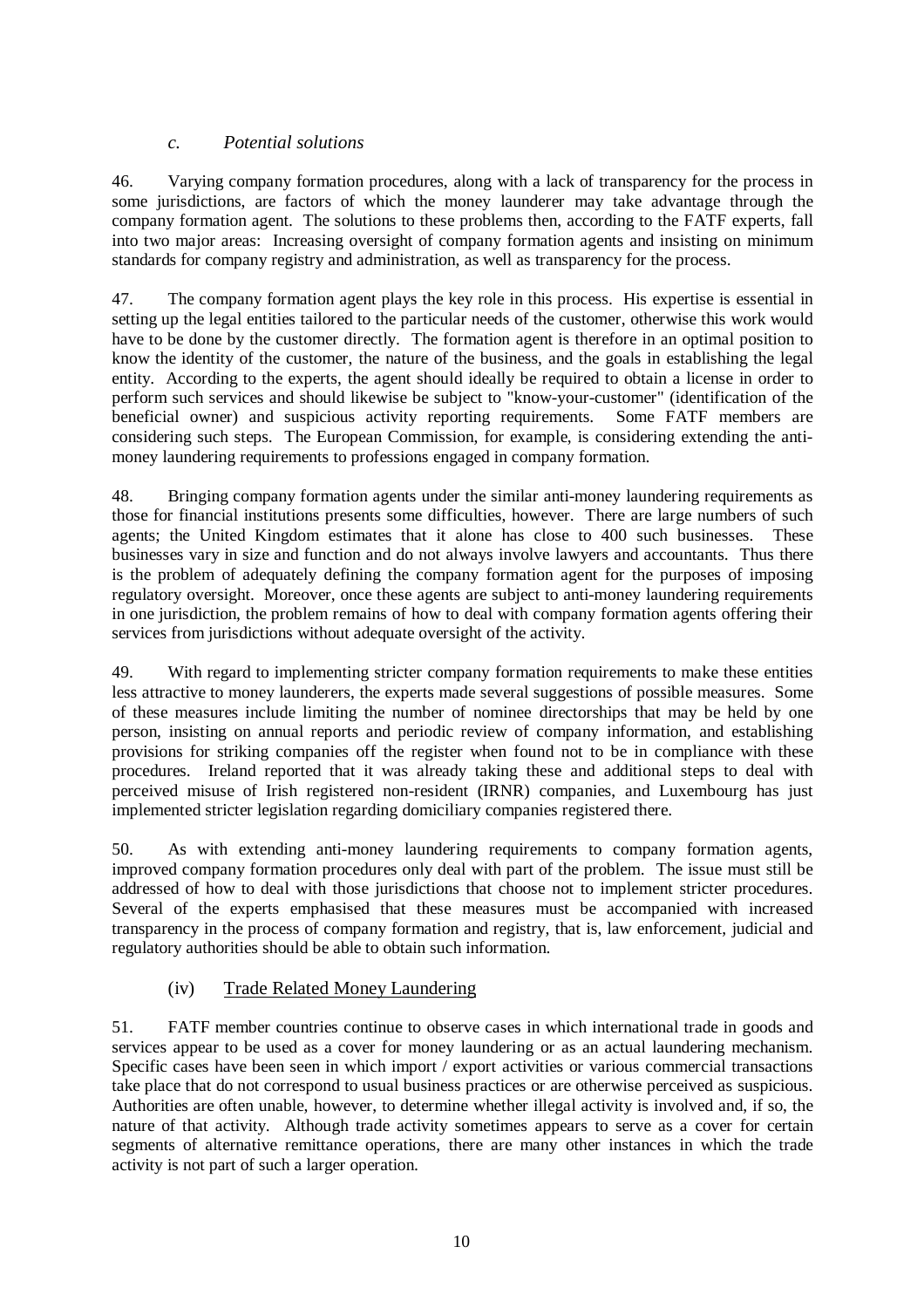52. One way that illegal funds may be laundered, according to an example mentioned by Germany, is through over or under-billing in cross-border transactions. In one case, a merchant was identified who had paid large sums of money for worthless goods. The payments made were in fact narcotics proceeds, and the goods, when received were either thrown away or sold as junk. The "trafficker" was thus able to move his illegal proceeds out of the country under the cover of a payment for goods received. In other instances, cash proceeds have been used to purchase high value items (automobiles, aeroplanes, yachts, etc.) which were subsequently exported to narcotics producing countries. In southern Africa, the transit trade in goods from the coast to landlocked countries frequently serves as a cover for proceeds of corruption.

53. In most jurisdictions, customs clearance officials (that is, the authorities responsible for inspecting incoming and outgoing shipments of goods) do not usually focus on import / export activities as a cover for money laundering. These officials have been trained for the most part to look for contraband, illegal narcotics or failure to pay appropriate customs duties. Goods shipments relating to money laundering would be more difficult to detect, as the perpetrators generally are willing to pay necessary duties so as not to draw attention to the operation. If an incoming shipment is declared at a value over its real worth, for example, customs officials might find this unusual; however, it would also seen as a source of increased excise income.

54. As was suggested by some of the experts, customs officials can make a significant contribution in the detection of trade related money laundering given their key role in overseeing cross-border commerce. These officials review documentation that accompanies shipments and are thus in a position to differentiate between usual and unusual import / export business practices. One expert suggested establishing a system whereby suspicious trade activity could also be reported and then compared with disclosures of suspicious financial transactions. Since laundering activity may make use of legal appearing movements of goods, intensified sharing of information already available might be considered between customs clearance authorities and anti-money laundering authorities. The point was raised by one expert that increasing the amount of information available to anti-money laundering authorities could overwhelm the mission of detecting laundering activity in the financial network. Several other experts, however, cited their jurisdictions as examples where such cooperation is in place and appearing to be beneficial to the anti-money laundering effort.

55. At the end of the discussion of trade related money laundering, there was strong support among the experts for further study of the subject and especially how it might relate to alternative remittance systems. On an informal basis, member states who have a keen interest in this subject were encouraged to share experiences with each other.

# **III. MONEY LAUNDERING TRENDS**

## (i) Sources of illegal funds

56. Narcotics trafficking remains the single largest source of criminal proceeds according to most FATF member countries. As reported last year, the next largest source of funds are the various types of fraud (bank / financial, value added tax, fiscal, mortgage, telemarketing, etc.), although the fraud category is the most important source of laundered money in at least two jurisdictions. Another jurisdiction has observed that the various types of fraud, if measured in the amount of money involved rather than the number of cases, would be the primary source of laundered founds in that country. Smuggling, casino gambling, and, increasingly in one case, trafficking in human beings are examples of other sources of laundered funds detected. A number of submissions also mentioned tax evasion as another source for laundered fund.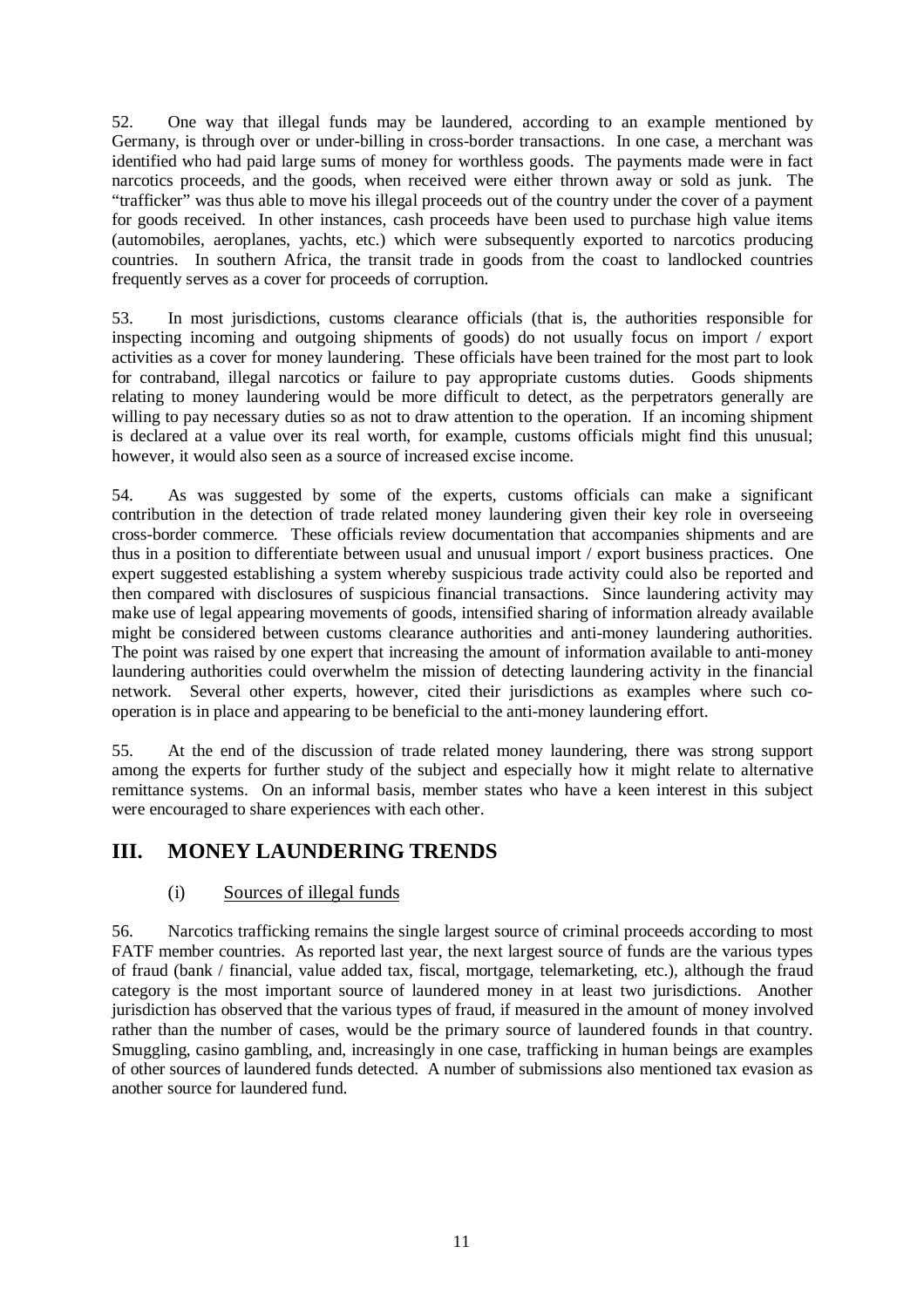## (ii) New methods or techniques and significant changes in trends

57. Continuing the trend noted in last year's exercise, FATF experts found that there were few truly new money laundering methods detected in their jurisdictions. New methods that were indicated generally were techniques that had been described in previous typologies studies but had not yet been observed in a particular country. For example, Australia reported detecting for the first time the use of fraudulent credit cards in money laundering schemes or operation of alternative remittance system "netting off" operations. Denmark cited a laundering scheme in which winning lottery tickets were sold for a sum above their nominal value. The purchaser (the money launderer) would pay for the ticket using criminal cash proceeds and would thus rid himself of the problem of disposing of the currency.

58. Other information furnished by the typologies experts and in the written submissions of FATF members reinforces the importance of the methods discussed in this year's specialised topics. This year saw additional members -- among them, Germany, Ireland, Spain, Switzerland -- report or provide specific cases examples of connections to the major alternative remittance systems. Interestingly, as indicated in the discussion on the specialised topic, France and the Netherlands reported evidence of remittance systems unrelated to these systems (with North Africa and Suriname respectively).

59. A number of FATF members also emphasised the role that legitimate remittance services still seem to have in many money laundering schemes. The Netherlands has seen an increased use of such services in schemes involving that country, although it recognises that this increased detection could also be due to the additional emphasis placed on bringing remittance businesses under anti-money laundering regulations. In other jurisdictions, however, ensuring that laws and regulations on customer identification, record keeping and suspicious transaction reporting are adequately implemented in the regulated money remittance sector is still perceived as a significant problem. As pointed out by one member, there is not much difference between international remittance companies and alternative remittance services as far as necessary infrastructure at the agent level. Usually, a fax machine, a telephone, or computer access is all of the technology necessary to be able to perform such a service.

60. Techniques that closely resemble other types of violations of laws -- usually involving various trade activities -- also remain high on the list of money laundering methods observed by FATF members. Several reports from members described schemes that involve trafficking in new or used vehicles (bought or stolen). The vehicles serve either as the source of illegal income laundered or else they serve as the means by which other illegal income is laundered. Similarly, tobacco, alcohol, textiles, and precious metals were also cited as being frequently related to such activity. The difference may seem subtle as to whether a shipment of a particular product is being used for money laundering or is simply to smuggled merchandise. However, determining the difference between money laundering and "ordinary smuggling" may indicate which law enforcement agency follows up on a lead or investigates a case and thus may be an important factor in combating this technique.

61. A further example of the merging of techniques relating to other types of violations with those of money laundering is the often cited "Value Added Tax (VAT) carousel fraud". This type of fraud occurs in the European Union and functions by a series of invoice manipulations that take advantage of differences in VAT rates between EU member countries and the fact that businesses in one EU country may legally import goods from another EU country without reporting the VAT. The term carousel is used for this fraud because the goods involved may appear to move in a circle among several businesses generating illegal income with each cycle. The over and under invoicing that takes place in this scheme appears very similar to that which takes place with laundering. The primary difference, however, is that the invoicing in VAT carousel frauds is designed to avoid payment of VAT, while invoice manipulation for laundering is generally done in such a way that appropriate taxes and duties will be paid so as not to attract attention to the operation.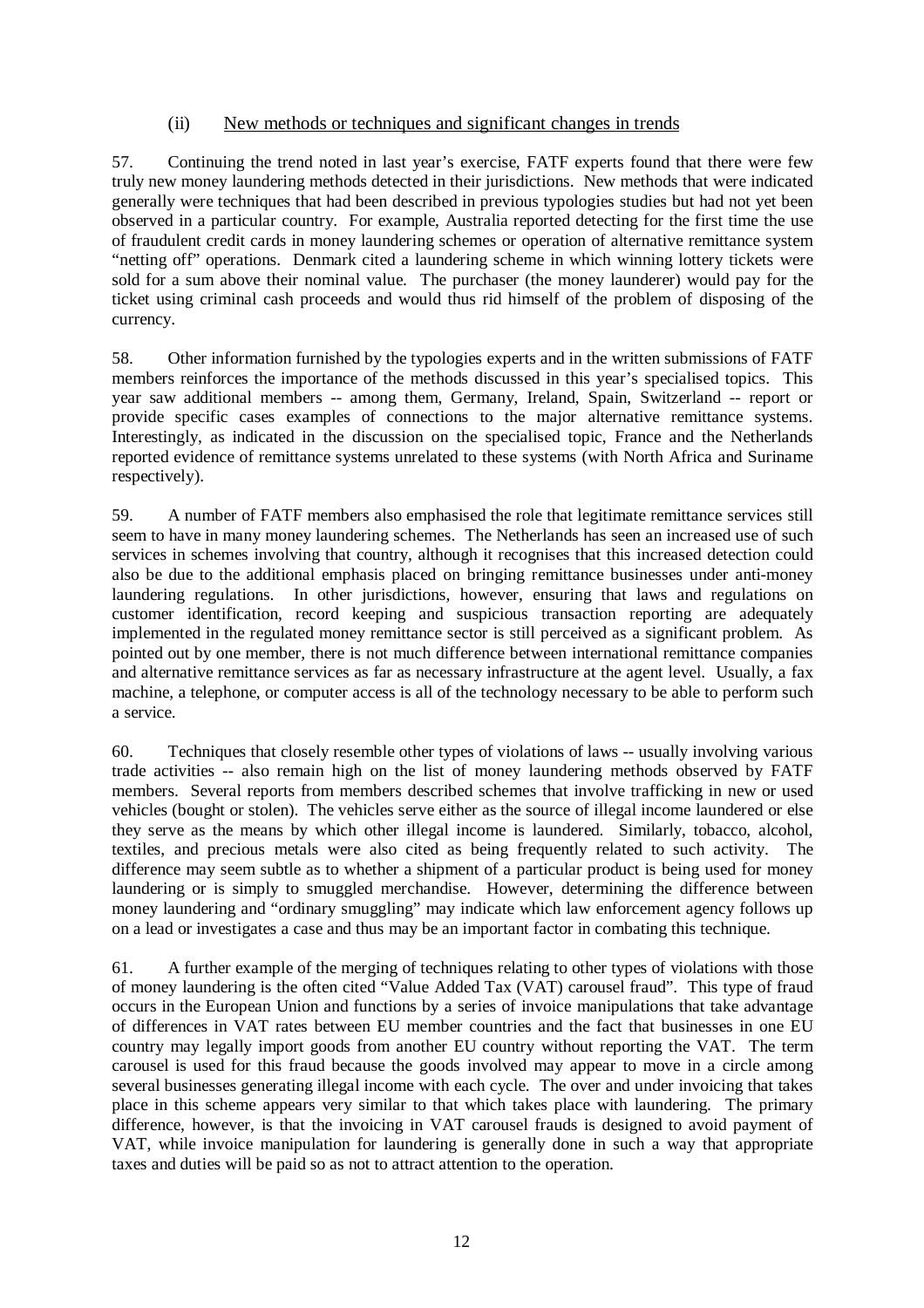62. The use of professionals specialising in the creation of legal entities as mechanisms for money laundering has already been described in the discussion of company formation agents. FATF members continued this year to note that other professions -- solicitors, notaries, and accountants, for example -- frequently play a role in money laundering schemes. These professionals sometimes do act in the capacity of company formation agents. Indeed, in some jurisdictions, these professions may be the only ones who may perform such a function. According to one member, it has often been legal or accounting professionals, who, acting on their client's behalf, have liberally used "tax avoidance" as the explanation for what otherwise appears to be a suspicious financial transaction. The United Kingdom offered telling statistic related to this issue. Although some 300,000 legal professionals are subject to the same suspicious transaction reporting requirements as financial institutions, there were only 370 such reports filed by these professions in 1998.

63. Contributions to the typologies exercise also indicated that there may be a similar move to the use of other professionals for money laundering. Specifically mentioned were securities and commodities brokers. The financial services represented by these brokers would be attractive to launderers because the large sums involved would not necessarily draw attention as they might in a financial institution. In addition, there would be significant reasons that a broker might not report a suspicious transaction: the high volume of the transaction, the emphasis on potential commission rather than possible wrongdoing of the customer, and the reluctance in many cases to accept that the market or product is at risk of misuse by criminals. One member has also noted what increasingly appear to be attempts to co-opt employees of financial service providers either to participate in a money laundering scheme or be less observant regarding anti-money laundering rules.

64. Legal entities or other types of types of legal relationships (such as trusts) formed by these professionals remain ubiquitous in money laundering schemes described by FATF members. The FATF has in the past examined the role of shell and other forms of offshore companies in laundering schemes, including, most recently, last year's typologies exercise. The latter category of legal relationships -- in particular "offshore trusts" -- has not yet been the subject of any in-depth examination as to potential uses in money laundering, however. These relationships nevertheless appear to be another means by which an individual may dissimulate the true owner of an asset thus making them a potentially useful tool in money laundering.

65. Real estate, according to several FATF members, remains a vehicle for money laundering or a place for investing laundered funds. In some cases, mortgage loans on a property serve as the method when the launderer in essence loans himself the money, thus giving apparent legitimacy to the funds. Switzerland cited several cases in which real estate transactions were apparently used as a cover for suspect funds. Norway described a practice that may indicate a new effort among launderers to protect their real estate assets from potential confiscation. Specifically, a launderer rents his residence from a company registered in an offshore location. The company itself is owned by the launderer. If the launderer should be caught, the property would not be subject to confiscation if the authorities cannot establish the ownership link between the suspected launderer and the company that ostensibly owns the property.

66. Several FATF members also continue to provide examples in which insurance brokers or products play a role in laundering money. Life insurance policies purchased with a single cash payment or early encashment of the policy are two methods cited. Another technique is to use insurance policies as collateral security for the granting of a real estate loan, or, in one instance, an insurance broker used his access to high volumes of cheques and currency to carry out unlicensed banking activities and run a profitable money laundering operation.

67. Examples in which gambling plays a role in money laundering -- either as the source of criminal proceeds or as a means of laundering them -- likewise continue to be cited by many members. According to one submission, large scale regular betting is frequently preferred as a laundering method by some elements because it does not have the same risks as moving funds through financial institutions. The issue of Internet gambling raises concern among some members,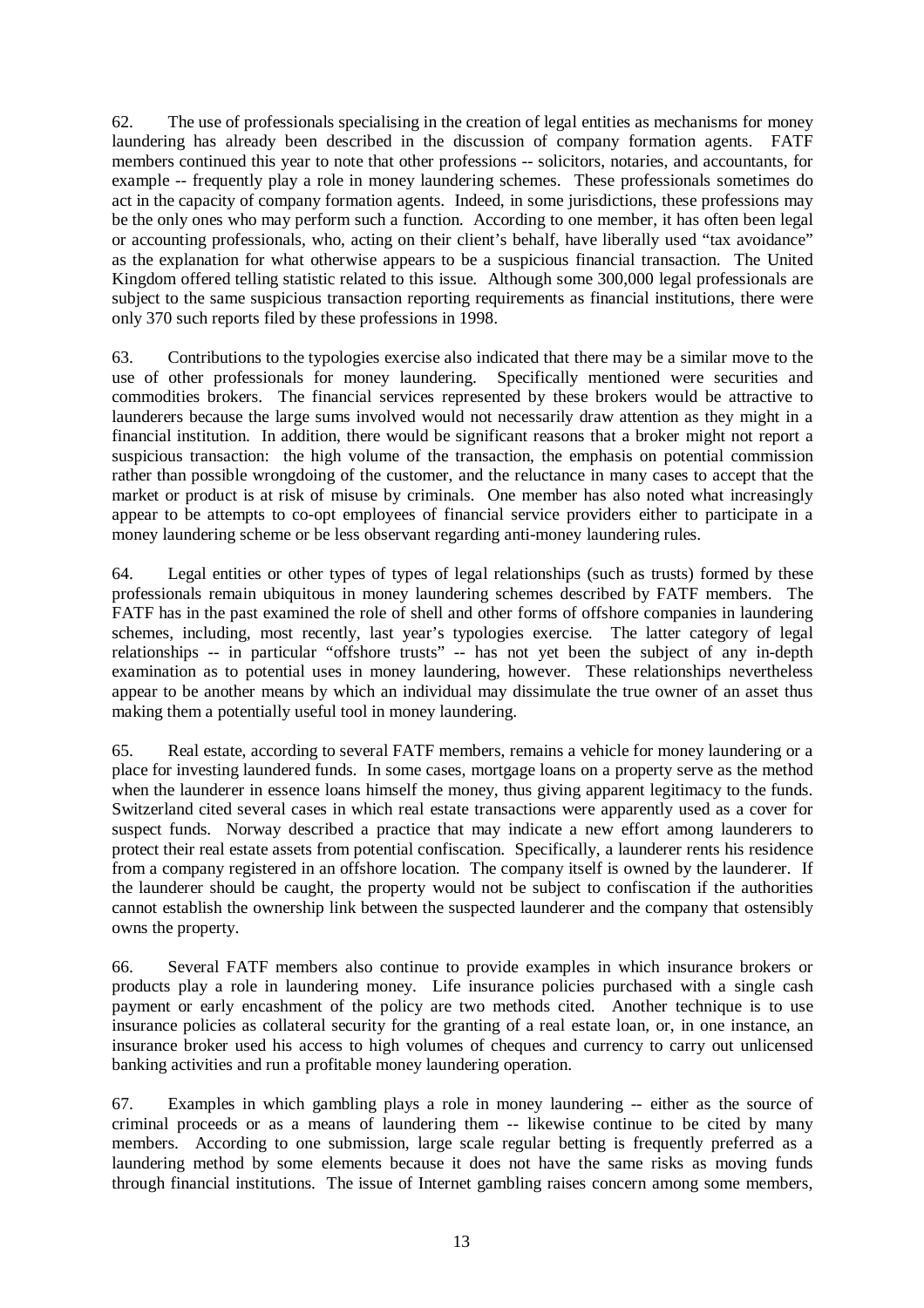which see these services as offering a high degree of anonymity and secrecy to the potential money launderer. One member reported having detected what appeared to be a money laundering scheme through a virtual casino on the Internet. Though the site was ostensibly located in the country that reported the scheme, the server for the site was found to be in reality at a location in the Caribbean region.

68. Many of the so-called unsophisticated money laundering techniques have not disappeared and continue to be observed even as part of some of the more complex laundering schemes. Using accounts with false names is one such method reported by many FATF members. Structuring transactions represents another method that is used either as a primary laundering scheme or as part of a larger one. For example, Australia mentioned that structured account based transactions and purchases of international funds transfers continue to be commonly found in case studies received. In Belgium, structure transactions at bureaux de change are prevalent.

69. The United States has found what appears to be structuring activity through automated teller machines (ATMs). This activity was detected through a review of suspicious activity reports. Multiple cash deposits are made at the same or different ATMs in the United States or the account receives multiple wired funds from abroad. Subsequently, the funds are withdrawn from ATMs in countries with high risk for narcotics or money laundering. Other members also cited this method as one used for permitting an individual to gain access to assets ostensibly held by offshore trusts but in reality controlled by the individual.

70. Yet another laundering technique that shows no sign of abating is currency smuggling. In this method, criminal proceeds in cash form are moved across the border in an attempt to avoid the attention they might attract if deposited directly into a financial system. The intention is usually then to place them into the financial system of a jurisdiction where there will be less scrutiny. Interestingly, a number of the operations cited by FATF members this year seemed to go against this logic, with launderers moving cash proceeds from a vigilant jurisdiction across the border to another equally vigilant one. In at least one case, launderers even attempted to use currency import / export declarations as the ostensible justification for the import of what turned out to be criminal proceeds.

71. The United States included in their submission a section on attacking the funds of terrorist organisations. They explained that uncovering and interdicting the finances of terrorist organisations with existing anti-money laundering laws and FATF guidelines require that policy makers and law enforcement officials study the issue, recognising that terrorists' revenues, expenditures, and methods of moving funds may differ from profit-oriented organised crime networks. The United States suggested that anti-money laundering measures may therefore play a role in combating terrorism. It was recognised that there is a need to better educate law enforcement about the intricacies of terrorist financing.

## (iii) Counter-measures (new or modified)

72. The nature of money laundering is such that it changes quickly in reaction to the various countermeasures arrayed against it. Despite the persistence of this problem, however, FATF member countries continue to re-examine, adapt and refine their anti-money laundering efforts when necessary.

73. The United States has established a comprehensive National Money Laundering Strategy that brings together a number of initiatives. It calls for the designation of high-risk money laundering zones which will permit co-ordinated law enforcement efforts and rules requiring the scrutiny of suspicious activity reported by a wide range of financial institutions, from money transmitters to broker-dealers and casinos. The strategy envisages the submission of the Money Laundering Act of 1999 to bolster domestic and international enforcement powers, including provisions to make a broader range of international crimes -- from arms trafficking to public corruption and fraud -- subject to criminal prosecution. It also envisions a review of measures that would restrict the use of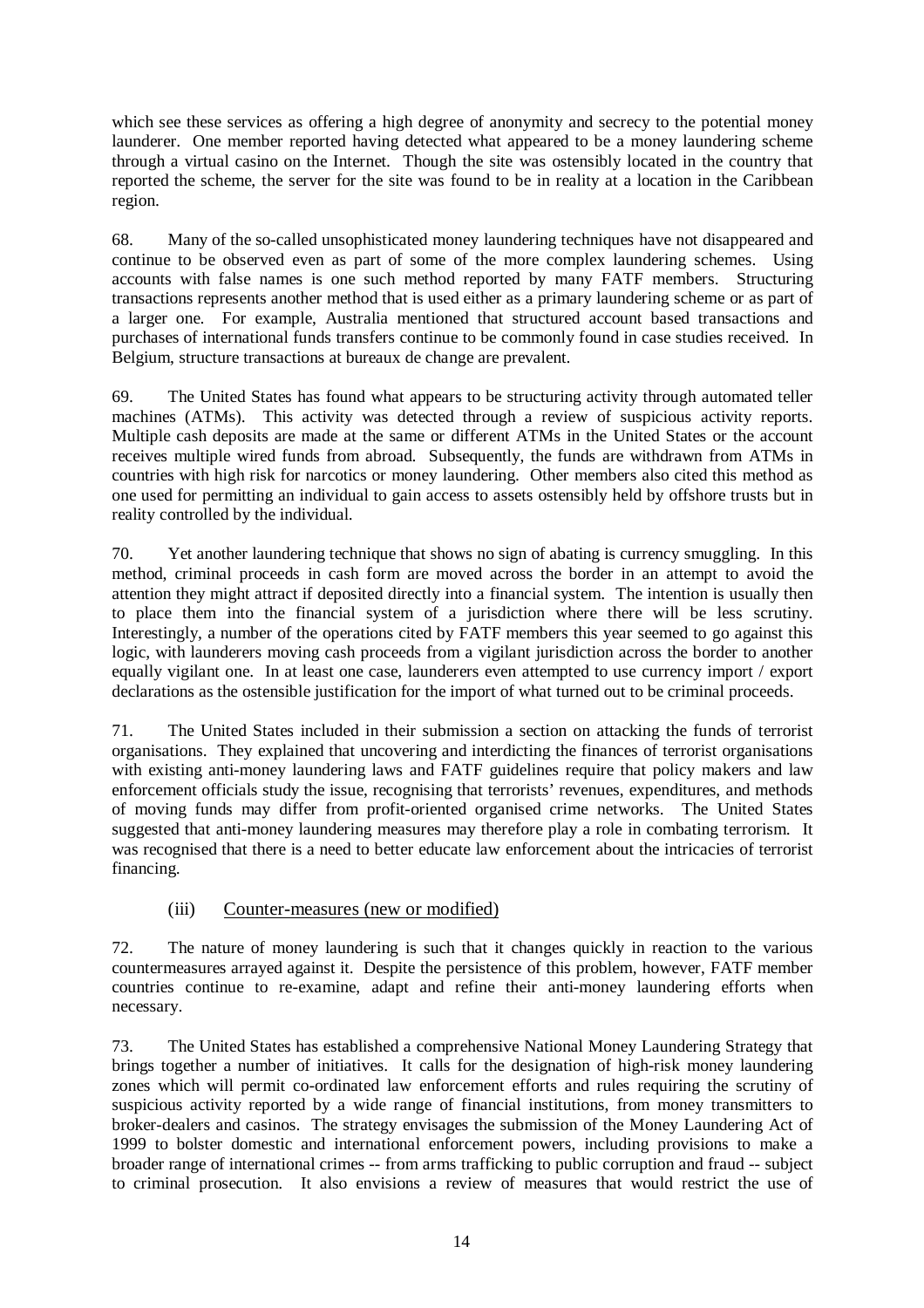correspondent accounts in the United States by certain offshore or other institutions that pose a money laundering risk. Lastly, it seeks to intensify pressure on nations that lack adequate anti-money laundering controls.

74. In August 1999, Japan enacted legislation that will greatly reinforce its anti-money laundering system, the Anti-Organised Crime Law. This legislation will extend predicate offences to more than 200 serious crimes and establish a financial intelligence unit (FIU), the 'Japan Financial Intelligence Office' (JAFIO), under the Financial Supervisory Agency (FSA). The unit will receive suspicious transaction reports and disseminate them to law enforcement agencies. In order to facilitate the launching of the FIU, the FSA has engaged in extensive dialogue with the financial sector thus raising public awareness of the importance of STRs in combating money laundering. The law is to take effect in early 2000.

75. Other FATF members are also moving to enhance the legislative basis for their anti-money laundering programmes. Denmark, for example, is considering the possibility of replacing the receiving offences in the Penal Code (which cover money laundering) with an all crimes offence. The Netherlands likewise is studying a proposal to create a separate offence for money laundering rather than the current inclusion under the receiving provisions of the Penal Code.

76. Faced with the continuing perception that its registered non-resident companies were somehow being misused money laundering schemes, Ireland introduced measures into the 1999 Finance Act to remedy some of these problems. The provisions made these companies resident in Ireland for fiscal purposes (subject to certain exemptions). Additional measures focusing specifically on company formation are also contained in an improved company law currently under consideration in the Dáil.<sup>9</sup> Luxembourg has likewise implemented legislation that limits certain types of financial transactions to financial institutions, other financial and insurance professionals, auditors, and accountants. It also enacted legislation that serves as the legal basis for international co-operation in the area of money laundering. Spain is considering measures that would restrict or prohibit the use of tax havens or offshore financial centres.

77. Since last year's typologies exercise, several FATF member countries have expanded the range of professions that is subject to anti-money laundering legislation (specifically, customer identification, record keeping, and suspicious transaction reporting). Belgium extended these requirements to accountants and fiscal advisors; France, to notaries and other real estate professionals; and Luxembourg, to auditors, notaries, casinos and other gambling businesses. Italy now has a series of non-financial professionals that are subject to these rules.

# (iv) Information from FATF-style regional bodies

78. Money laundering activity is not limited to FATF member countries. As in past years, the FATF typologies has attempted, therefore, to provide a short overview of some of the money laundering methods and trends in other areas of the world as observed by FATF members. It should be noted that increasingly other voices are making themselves heard in providing this sort of information, in particular the FATF-style regional groups, which are starting or reinforcing their own efforts to examine the phenomenon of money laundering. Despite these efforts, however, countries involved in such efforts are the minority, and some regions have yet to begin looking at laundering as a problem at all. For this reason, the following paragraphs should be seen as, at best, a partial overview of money laundering trends for the rest of the world.

# *a. Asia and the Pacific Region*

79. Sources of information for this vast region are limited but show signs of improving. A particularly positive development is the active participation of countries of the region in the

 9 The Irish Parliament.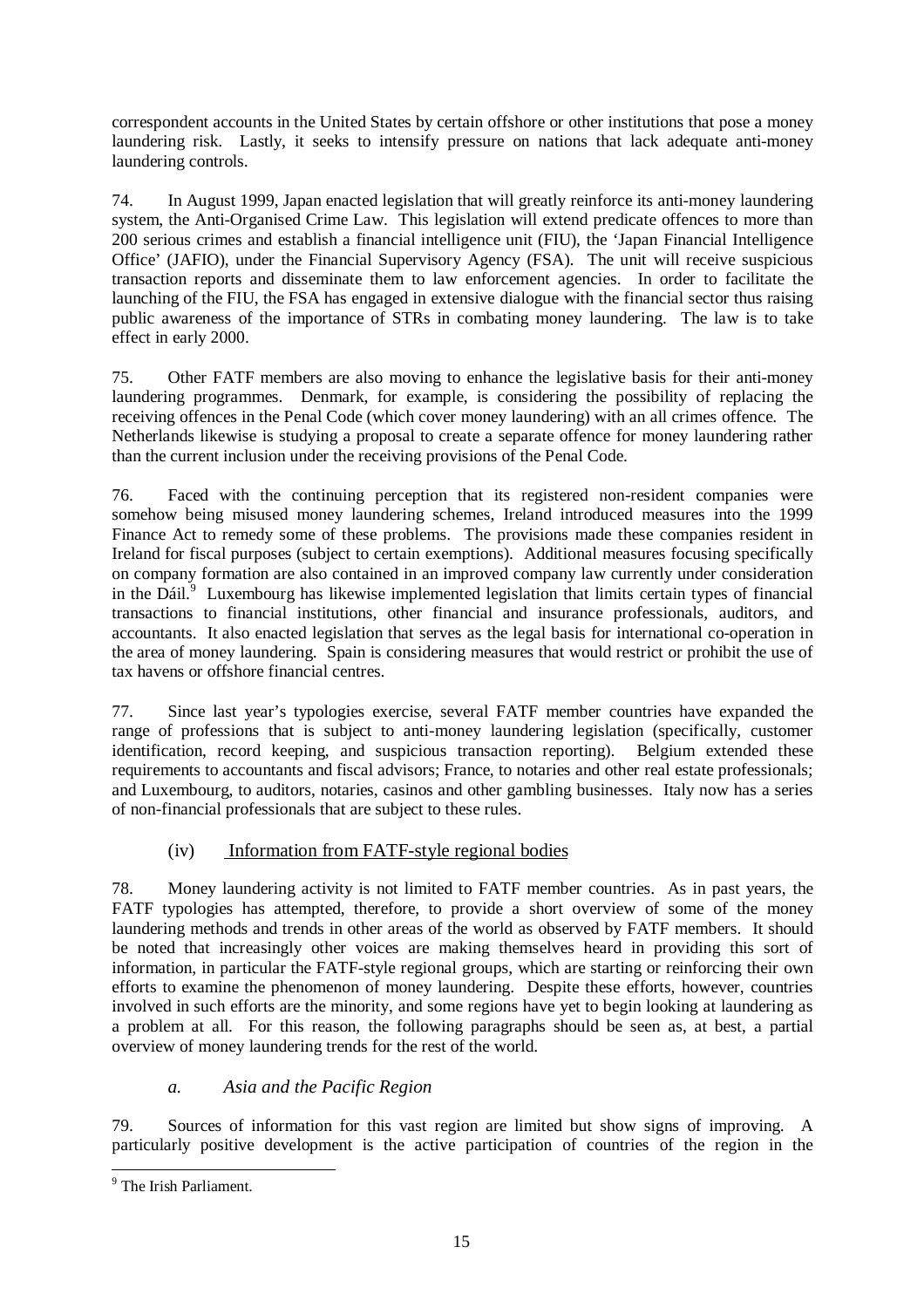typologies exercise of the Asia Pacific Group on Money Laundering. The APG held its second exercise in March 1999 in Tokyo, and the typologies exercise now has become a regular feature on the APG calendar. Alternative remittance systems were the focus of the Tokyo meeting. A working group was established during the meeting to examine the money laundering threat of underground banking and alternative remittance systems. It was charged specifically with compiling and analysing cases on the subject. The final study will be presented at the next typologies meeting planned for March 2000 in Bangkok. This work will contribute greatly to understanding and ultimately better responding to the money laundering threat posed by hawala and the Chinese / East Asian alternative remittance systems.

80. Sources of criminal proceeds in the region are believed to continue to be such activities as trafficking in human beings and illegal narcotics, gambling, organised crime, and frauds (in one example, using a religious organisation). Among the most important laundering methods is most the use of alternative remittance systems as have been described elsewhere in this report. Indeed, the use of these systems appears to be reinforced in the two largest economies of the region as a means of evading foreign currency controls. Other methods used include real estate investment, commingling illegal funds with the proceeds of legitimate businesses, and other types of investments, as well as structuring and cash smuggling.

81. Some of the countries of the region are attempting to develop and put into place effective antimoney laundering programmes. Thailand, for example, recently enacted comprehensive anti-money laundering legislation and plans to have it implemented during the course of 2000. In India, a bill is being considered that will criminalise money laundering. In response to criticism of a lack of money laundering controls and abuse of company formation procedures in some South Pacific islands, an initiative has been launched through the South Pacific Island Forum<sup>10</sup> to examine some of these jurisdictions to determine what remedies may be warranted.

## *b. Central America, South America, and the Caribbean Basin*

82. Narcotics trafficking continues to be the key source of and the determining factor for the money laundering of this region according to information and case examples provided by FATF members. A large portion of funds that are laundered in region come from outside the area. These funds are not all narcotics related; however, it is difficult to determine the specific criminal sources.

83. The CFATF is the FATF-style regional body for the Caribbean region. It too has a typologies programme to serve as forum for examining money laundering trends and patters. As reported last year, CFATF has completed its own study of laundering through international financial transactions that use domestic and offshore financial institutions as well as one on vulnerabilities of cyber crime. It plans to examine free trade zones and their potential money laundering role in the coming period. With regard to the whole region, including the Caribbean, the Organisation of American States (OAS) / CICAD money laundering working group now holds a typologies exercise that focuses on the 34 members of that organisation. The second such exercise was held in Washington in July 1999.

84. Examples of money laundering techniques for this region resemble many those already described throughout this report. According to one of the experts, the most important techniques include: structuring, casinos and other gambling activities, insurance agencies / products, mortgage or other types of loans, alternative remittance systems, commingling illegal funds with legitimate commercial deposits (or in some cases with the funds administered in trust accounts), etc. Most, if not all, jurisdictions in the region have criminalised money laundering; however, inadequate implementation of preventative measures remains common. Case examples provided by FATF members appear to indicate that launderers take advantage of bank secrecy rules and especially company formation rules that make determining links to the true owners of particular proceeds or assets difficult or impossible.

 $\overline{a}$ <sup>10</sup> With the assistance of the APG, Australia, New Zealand, and the United States.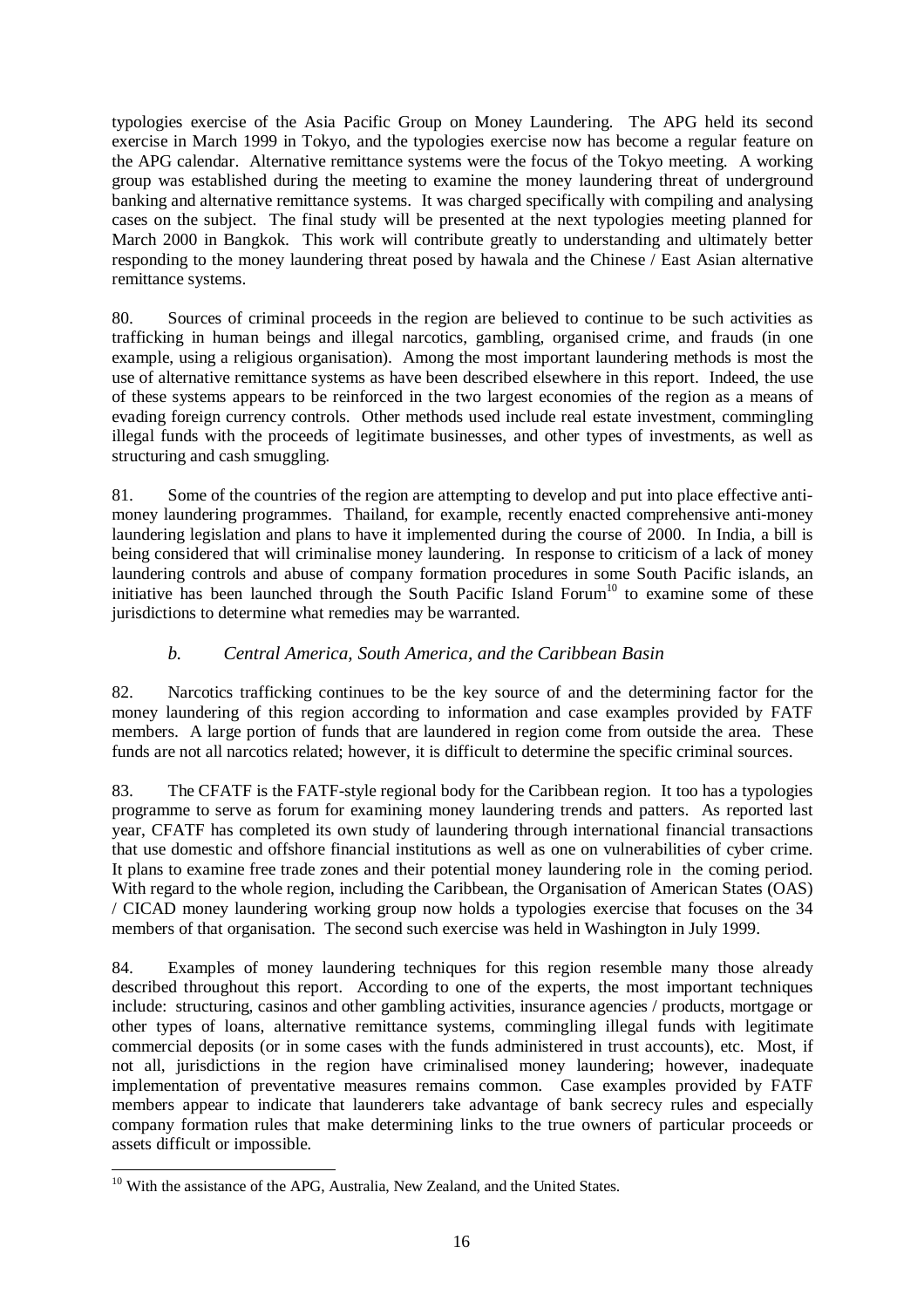## *c. Central and Eastern Europe*

85. The Central and Eastern Europe region continue to be cited as a significant source for what appear to be criminal proceeds. Law enforcement and judicial authorities in FATF member countries have been aware of this phenomenon for some time but media coverage – especially during the last year – of laundering operations originating from Russia have brought additional attention to the potential scale of the problem. In addition, capital flight from Eastern Europe and Russia in recent years has helped to create an environment in which the movement of criminal funds from out of the region has become even more difficult to detect. Obstacles to obtaining intelligence and evidence on individuals or proceeds from law enforcement or judicial authorities have added to the problems of authorities of other countries.

86. The Council of Europe PC-R-EV Committee, in addition to its work of evaluating the antimoney laundering systems of its 22 members, has also begun looking at money laundering trends and patterns from a regional perspective. As reported last year, the FATF-style regional body held its first typologies exercise in December 1998 and plans to hold another such exercise at its next meeting in February 2000. The focus of this exercise will be organised crime.

87. In Central Europe, one newly detected money laundering method involves the use of legitimate remittance agencies such as Western Union to move funds out of a particular country. This method is especially prevalent with funds derived from narcotics or human being trafficking. Other methods include using loans to legitimise funds embezzled from state-owned enterprises and the use of non-resident bank accounts by companies registered in offshore locations. According to one of the expert's at this years typologies exercise, this last method poses particular problems for investigators in determining beneficial owners and account relationships.

## *d. Middle East and Africa*

88. Information for these two regions remains very limited. For the Middle East, FATF members offered little additional material beyond that which was provided last year. As reported then, a number of factors favourable to money laundering are known to be present, while few of the jurisdictions located there have comprehensive anti-money laundering programmes in place. In the Mediterranean area, there are some examples of alternative remittance activity to and from Morocco and Algeria. The activity in Morocco is believed to be related to narcotics trafficking and some smuggling and also involves the Spanish enclave of Melilla. Although an alternative remittance system has been detected relating to Algeria, at present, no criminal activity has yet been associated with it.

89. Africa south of the Sahara was characterised last year as vulnerable to money laundering. Corruption, smuggling, and arms trafficking are some of the sources of criminal proceeds generated in the region, although little is known about how, if at all, such proceeds are laundered there. Few jurisdictions have criminalised money laundering with the exception of the Republic of South Africa, and it has yet to enact and implement the preventative aspects of its anti-money laundering programme.

90. There are encouraging signs that the situation throughout Africa south of the Sahara is about to change with the creation of the Eastern and Southern Africa Anti-Money Laundering Group (ESAAMLG) in August 1999, which, as the name suggests, is made up of countries in that region. The formal establishment of a similar FATF-style regional body for the countries of central and western Africa (the Intergovernmental Task Force against Money Laundering in Africa – ITFML / Africa<sup>11</sup>) took place in December 1999 at the Summit of the Economic Community of Western African States (ECOWAS). FATF welcomes these initiatives and hopes that they will be able as part

 $\overline{a}$ <sup>11</sup> Groupe Intergouvernemental d'Action contre le Blanchiment de l'Argent en Afrique or *GIABA / Afrique*.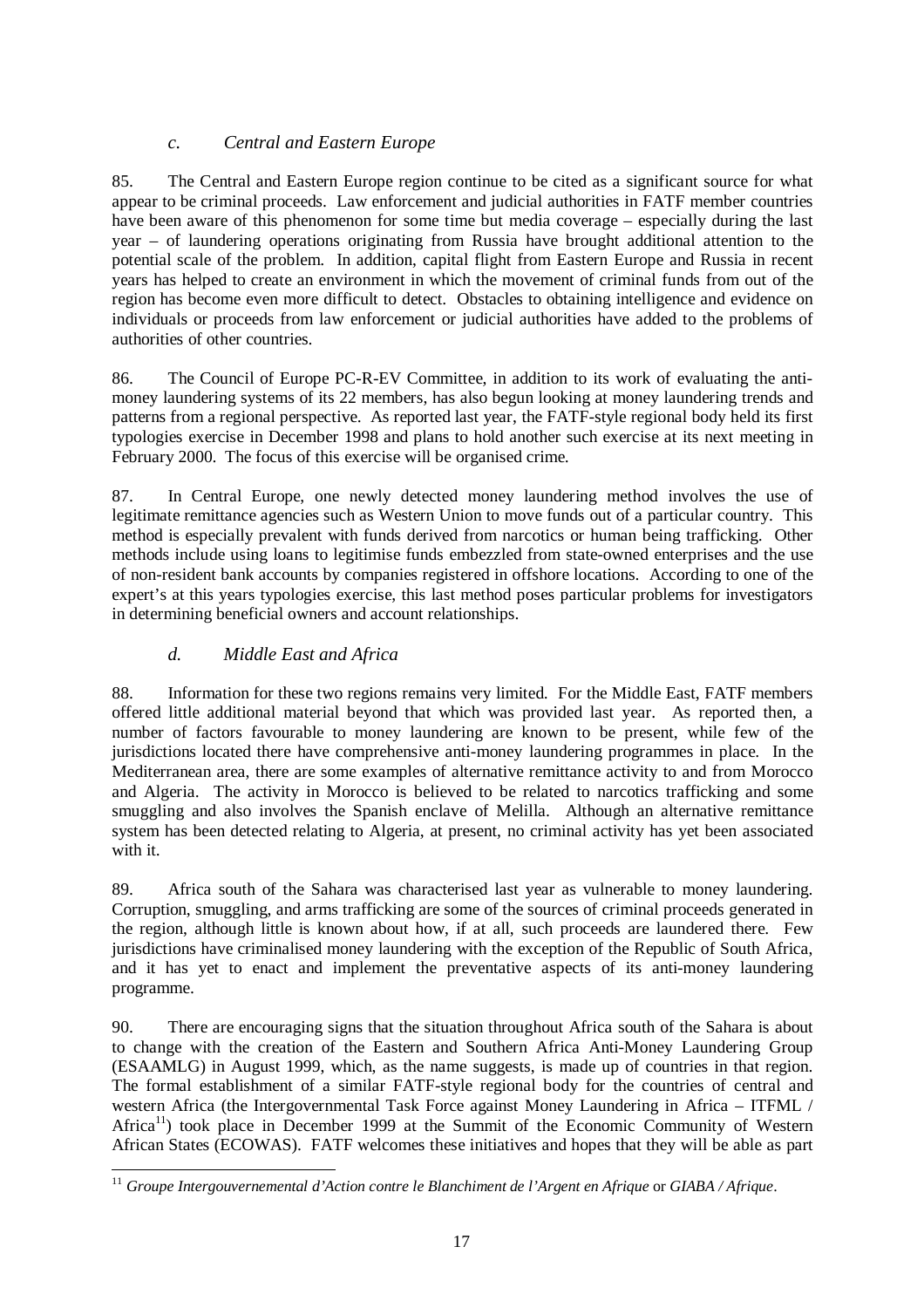of their work to focus some attention on identifying and analysing money laundering methods and trends in their respective regions.

# **V. CONCLUSIONS**

91. This marks the third year that the FATF group of experts on typologies met to discuss a series of specialised money laundering topics. The Washington meeting focused on four major areas that had not previously been fully explored and thus further explained and supplemented information on the basic techniques and mechanisms of money laundering dealt with in previous exercises.

92. Given the rapid increase of financial services offered over the Internet, it is the ability to perform transactions on-line where the greatest vulnerabilities to money laundering lie at present. Transactional on-line services are already offered by a growing number of existing "high street" banks as well as a few pure Internet banks. The potential money laundering risks arise from the inability of financial institution to positively establish the identity of a particular transactor or even to determine the location from which he is making the transaction. The ability to access an account from a crossborder location raises the issue of how to determine regulatory or investigative jurisdiction when online transactions might have been for money laundering. Although there have been no money laundering cases detected using this mechanism thus far, on-line banking as a potential tool for the money launderer is here right now and not a future possibility. This technology thus deserves additional scrutiny, even if only from examining the implications on-line banking might have on customer identification. The FATF will continue to study the issue.

93. Alternative remittance systems frequently serve as the backbone of money laundering schemes throughout the world. Three major systems --Black Market Peso Exchange, hawala / hundi, and the Chinese / East Asian systems -- although different in regional, economic or cultural origins, share a number of common characteristics. The advantage these systems provide to money launderer is to ability to move funds rapidly over great distances leaving little audit trail -- or none at all. Remedies to this problem could include expansion and more thorough implementation of regulatory controls and licensing requirements, or, as in one expert's suggestion, attempting to lure legitimate funds to the regulated financial sector. The current regional and national initiatives to study these systems and their use for money laundering should be encouraged.

94. The role that company formation agents may play in money laundering is becoming clearer. The launderer takes advantage of the agent's expertise in varying company registration procedures. This expertise, together with the banking or corporate secrecy of in these jurisdictions, go to create a barrier of legitimate seeming corporate structure that further separates the beneficial owner (the launderer) from his illegal proceeds. Company formation agents are, for the most part, not specifically subject to anti-money laundering rules. Extending the rules to this sector might be a solution on a national level; however, this solution does not address the problem of services provided from locations outside of the jurisdiction. Another possible solution is to promote a minimum standard in company formation procedures -- perhaps limiting the number of directorships an individual may hold or striking companies off the register when they fail to comply with the procedure, etc. Again, however, these solutions will not work if standards are not adhered to by all jurisdictions.

95. Trade related money laundering elicited a great deal of interest as a specialised topic this year. The experts have observed an increasing trend for trade activities to be used both as a cover for money laundering and as an actual money laundering mechanism. Although it frequently appears in the context of alternative remittance systems, trade related money laundering is not exclusively tied to such systems. Indeed, several delegations provided examples of laundering through import or export of goods in operations that were obviously not tied the alternative remittance as well as those that were. Customs officials responsible for import/export controls have access to useful information on cross-border movements of merchandise, yet this information is not being exploited fully in most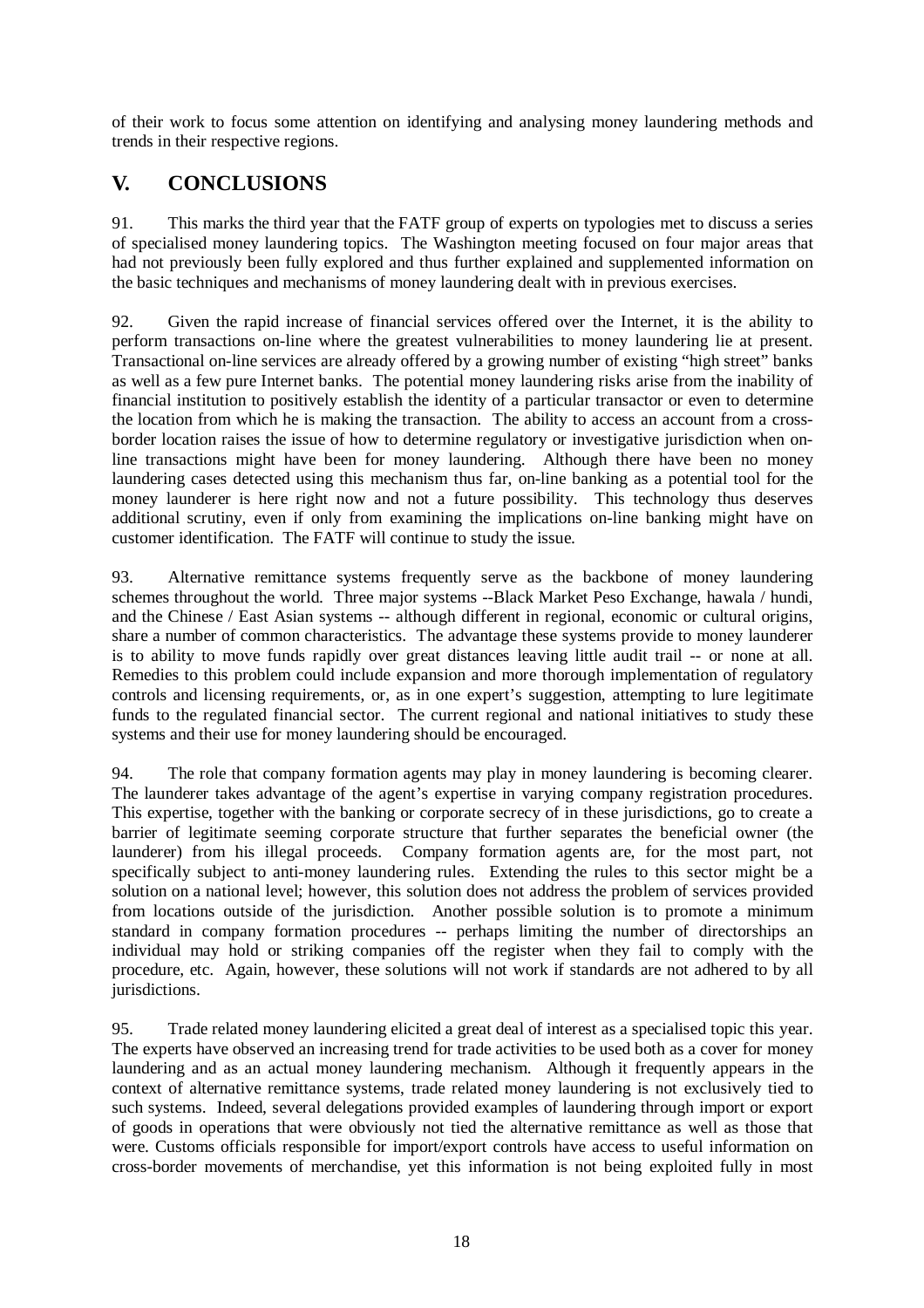jurisdictions from the point of money laundering investigation. The FATF will continue to study this subject and, in particular, examine the relationship between trade activity and alternative remittance systems, as mentioned in paragraph 92 in the context of the next typologies meeting.

96. Money laundering is a phenomenon that obviously involves countries and territories both within and outside the membership of the FATF. Anti-money laundering measures implemented over the past decade have helped FATF member countries in detecting and ultimately better understanding the problem within their jurisdictions. Until recent years, the FATF was virtually alone in attempting, on an annual basis, to develop a comprehensive view of money laundering trends and patterns. However, a certain number of non-FATF countries throughout the world, as they implement antimoney laundering programmes, have begun examining laundering methods and trends within their borders. They are also beginning to share this information, especially within the framework of typologies exercises held by FATF-style regional bodies. Regional typologies exercises can only be seen as a positive development, yet there are still some obstacles to making this a truly global effort. One of these is the lack of overall co-ordination among the various typologies exercises to permit, for example, a co-ordinated approach to specialised topics. Another perhaps more important issue, however, is the fact that there are still jurisdictions in some regions that do not see the value of examining money laundering methods and trends. Engaging these countries in this work should be a priority for the near term.

3 February 2000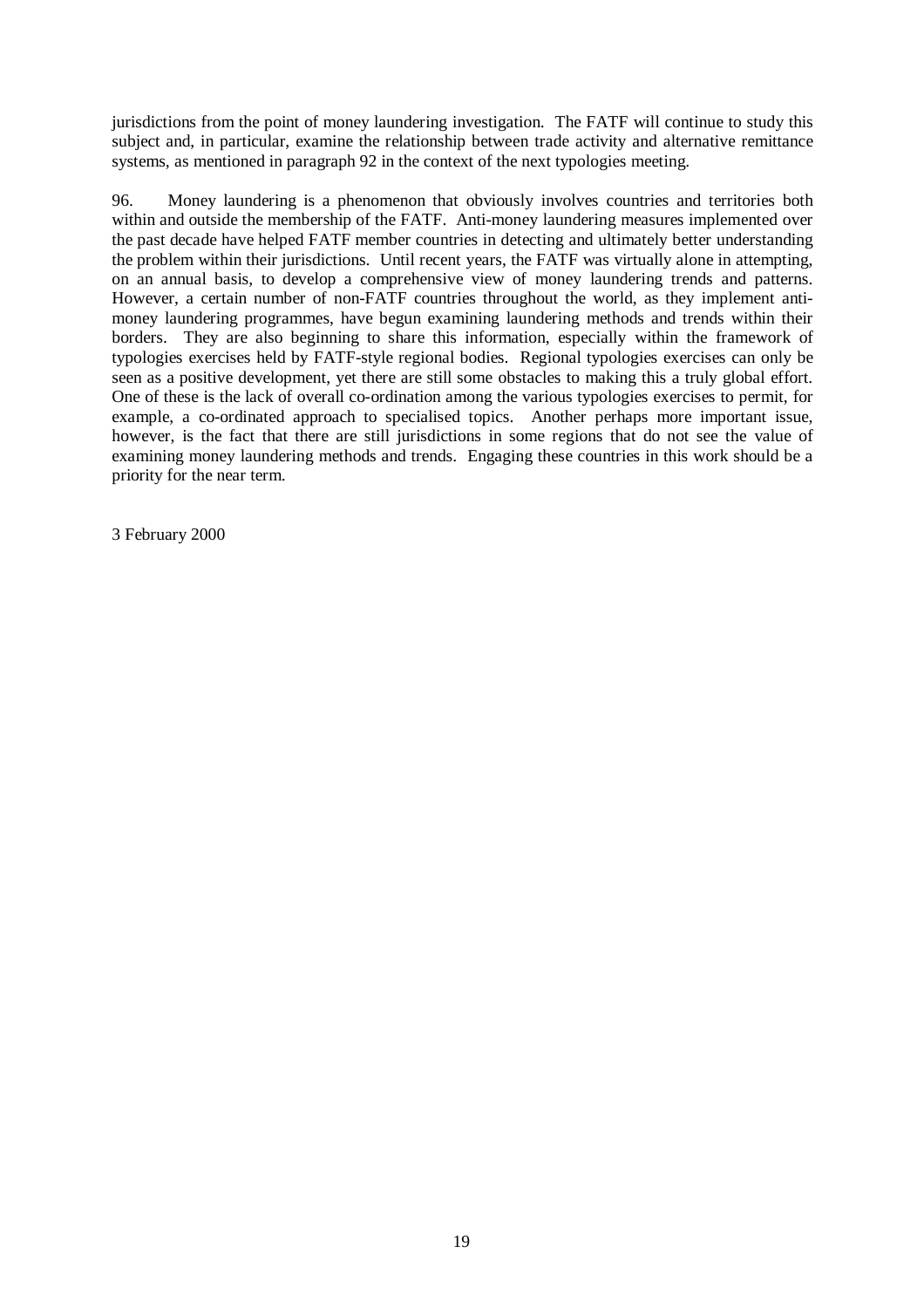# **ANNEX TO THE 1999-2000 FATF REPORT ON MONEY LAUNDERING TYPOLOGIES**

#### **Selected cases of money laundering**

#### **Case Nº 1: Alternate remittance system (Example 1)**

Facts

This case involved a number of overseas remittance services. Common elements of these services were that they operated from retail shops selling clothes or fabrics and arranged the transfer of money to Country A (for a fee).

The largest remittance service among those investigated, 'Servicio Uno', operated as an incorporated company and had an annual turnover in excess of USD 3.3 million. It accepted money from individual customers and also received funds from smaller remittance services locally and regionally. These smaller services channelled money through Servicio Uno because it had an extensive familybased delivery network in Country A.

The general method used by Servicio Uno was as follows:

Cash was received from customers and sub-agents; a proportion of these funds was deposited in a bank, and some was kept on hand.

Funds were transferred to Country A in two ways: either by telegraphic transfer purchased with cash or cheque or by sending money to a trading company, 'Trans-Expedición SA', in Country B. This second company does business in Country A and has associates there that owe it money. Once Trans-Expedición received the money in Country B from Servicio Uno, it advised its debtors in Country A to pay a specified amount directly to another remittance business, 'Remesas-X,' in Country A.

Twice weekly, Servicio Uno faxes a list of required deliveries to a company it owns and operates in Country A, including details of the sender, the recipient and their address, and the amount and type of currency or gold bars to be delivered.

A fee of 5-10% was charged by Servicio Uno.

There was also evidence of substantial amounts of money flowing from Country A back to Servicio Uno. A fax was sent from Country A to Servicio Uno instructing it to provide a specific amount of money to an individual in Servicio Uno's country or to pay the funds into a particular bank account there. No funds were actually transferred from Country A. Instead, a method was used whereby the remittance services at either end of the operation paid off each other's liability with their assets.

#### Results

Investigations revealed that several legitimate businesses in Servicio Uno's country had also repatriated funds to Country A using this method. They also revealed that a previously convicted money launderer had on at least one occasion transferred USD 60,000 to Country A through Servicio Uno. Additionally, one sub-agent of Servicio Uno transferred funds on behalf of two active drug traffickers.

#### Lessons

This is the classic example of an alternative remittance system. The difficulties that an investigative agency might have if it were to detect part of the scheme would be able to determine the links to and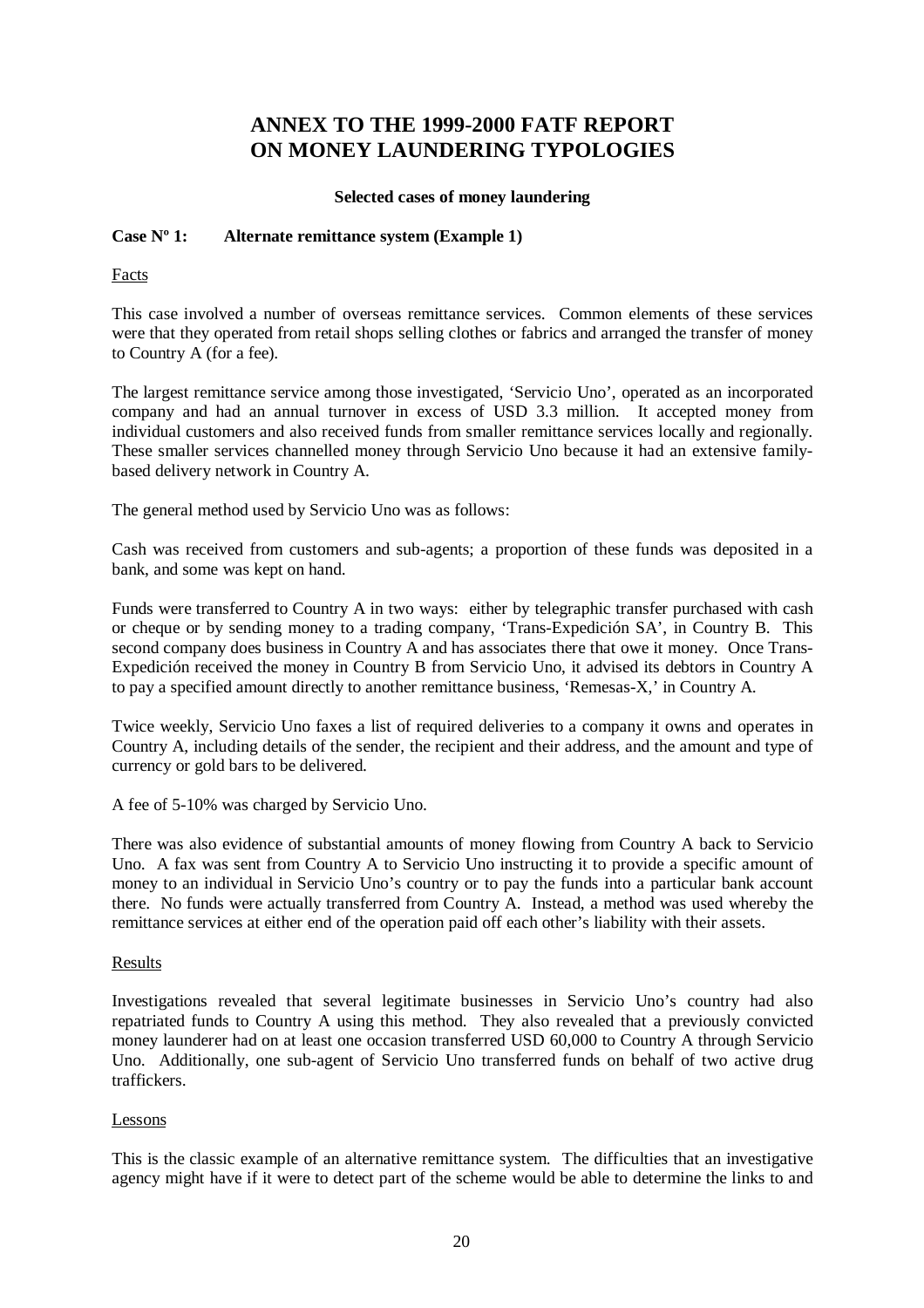from the third country. The process would be further complicated by the high volume of legitimate business using this channel to move funds.

## **Case Nº 2: Use of bank safety deposit boxes**

Facts

A law enforcement investigation centred on the suspicious behaviour of a bank customer who appeared to be exchanging old, outdated banknotes for a new series of banknotes. The suspect appeared to be storing the old banknotes in one of the bank's safety deposit boxes.

The suspect received a social security payments and had no other identifiable legitimate income.

Further enquiries revealed that the suspect had an extensive criminal history and had recently purchased a motor vehicle with a large amount of cash and owned a number of high value real estate properties.

#### Results

The investigation established that the suspect was involved in drug cultivation in the houses that he had purchased using the proceeds of his drug trafficking activities. The suspect was using the bank's safety deposit facilities to store cash obtained from the sale of the illegal drugs and also to store jewellery purchased with the same proceeds.

#### Lessons

This example was included to illustrate that a complicated money laundering scheme is not always necessary to insert illegal proceeds back into the circulation.

#### **Case Nº 3: Offshore companies used to establish the bona fides of a business**

Facts

A 'dormant' offshore company was bought by a company located in Country S using credit cards. The purchase was carried out by a lawyer acting on behalf of a criminal organisation. The registered office of the offshore company was an address in Country S, while the contact address for this company was simply a telephone with automatic voice mail facilities.

The articles of incorporation of the offshore company and reference documents for the new director were used in a Central European country to open a bank account. The account was then used for the cashing of thousands of stolen 'Eurocheques'. The proceeds were then transferred by couriers to Country C where it was exchanged for other foreign currency in several bureaux de change and used mainly for private purposes.

#### Lessons

Criminal organisations may use easily obtained incorporation documents as a means of establishing their bona fides for setting up accounts or other legal entities which may then be used for money laundering.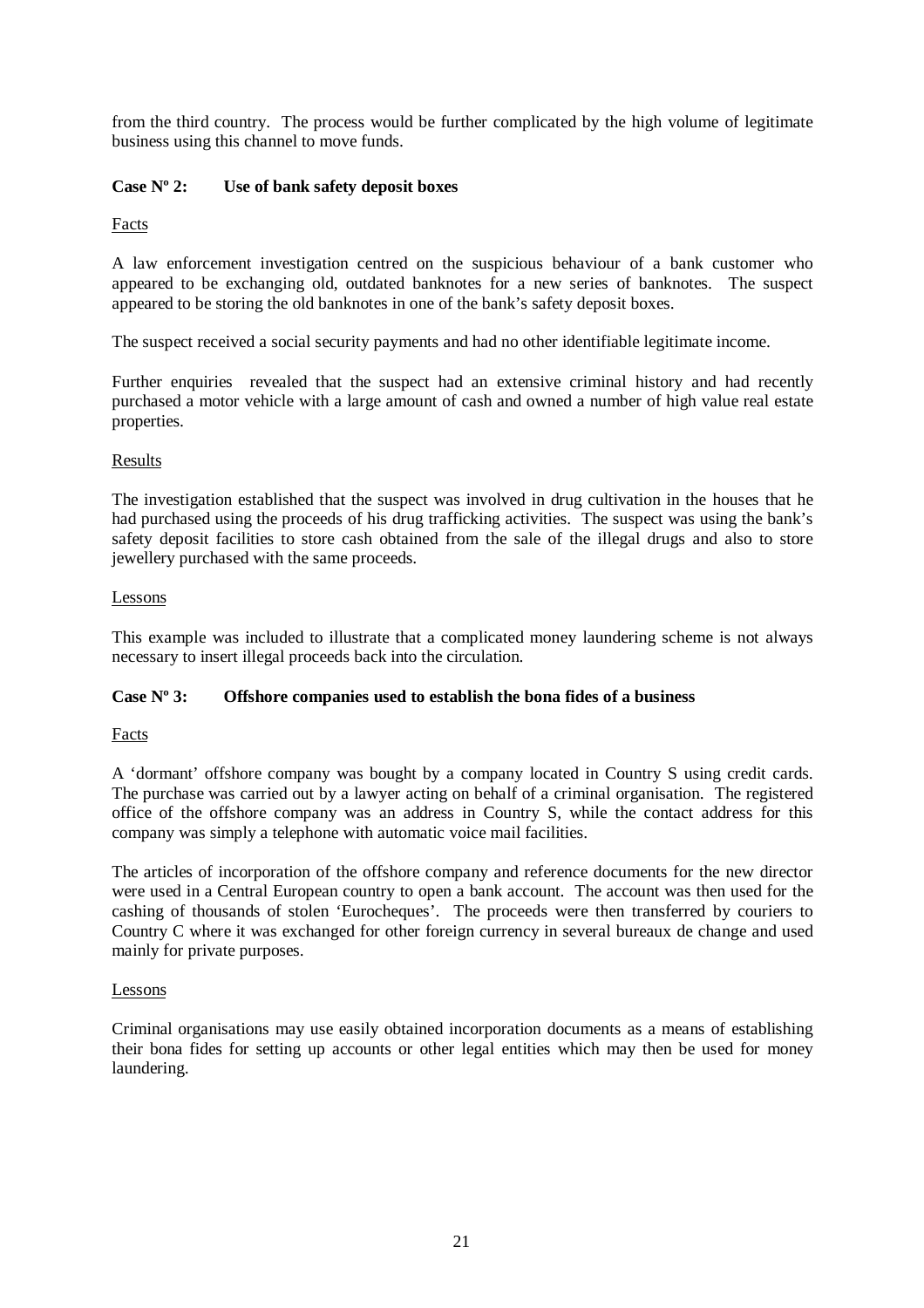#### **Case Nº 4: Laundering through temporary bank accounts**

### Facts

An investigation revealed that the proceeds of a VAT evasion scheme were laundered through a series of temporary bank accounts. The launderer transferred the proceeds to a particular financial institution and requested that the funds be placed into a temporary account because he had not decided in which account to place them. A few days later, he instructed the bank to pay out the money in cash or with a bank cheque. The transaction was not registered on the books of the launderer. Investigators also discovered that, although not a usual action, the launderer used the temporary bank account for more than one transaction. Afterwards, he asked the bank to transfer the funds to accounts (at the same bank or another), which had been opened on behalf of companies controlled by the launderer. False invoices for fictitious deliveries to these companies were used to justify the transfers.

#### Lessons

Analysing and investigating transactions involving temporary bank accounts is very difficult. Often research must be done manually at the bank where the transactions occurred, thus there could be an extensive delay before the institution may be able to provide the information to authorities.

## **Case Nº 5: Alternative remittance system (Example 2)**

## Facts

The difficulties experienced by the banking system of Country N (lack of foreign currency, lack of confidence in the system, high taxation and slowness of international banking transactions) have led the appearance of a parallel banking system.

Country N expatriates who have worked in Country G prefer for the most part to maintain their bank account at an institution in Country G upon retirement even if they leave the country at that time. In this way, their social security pension can be deposited directly to their account in Country G currency.

When these retirees are in Country N, either to live or to spend their holidays, they have the problem of converting their money into local currency. Since they usually do not have any confidence in the banks or postal money orders in Country N, they will write cheques in the currency of Country G that they will then give to individuals who specialise in this sort of transaction. These money converters then provide the retiree with the equivalent in Country N currency. The transactions take place for the most part in the street, as the money converters are apparently very easy to find.

The cheques are gathered and returned by courier to Country G where they are deposited in collector accounts that have been set up in Country G banks by non-residents from Country N.

These collector accounts, essentially fed by the deposit of retirees' cheques, then are used to finance the purchase of goods and merchandise that will be sent back to traders in Country N. These purchases take place in Country G and elsewhere in the world, which explains numerous international wire transfers from these accounts.

The Country N traders, having made their orders abroad and used the collector accounts to make their payments, then reimburse the money converters in Country N currency. This money never leaves Country N and thus serves as the funds that will be used for cashing the retirees' cheques.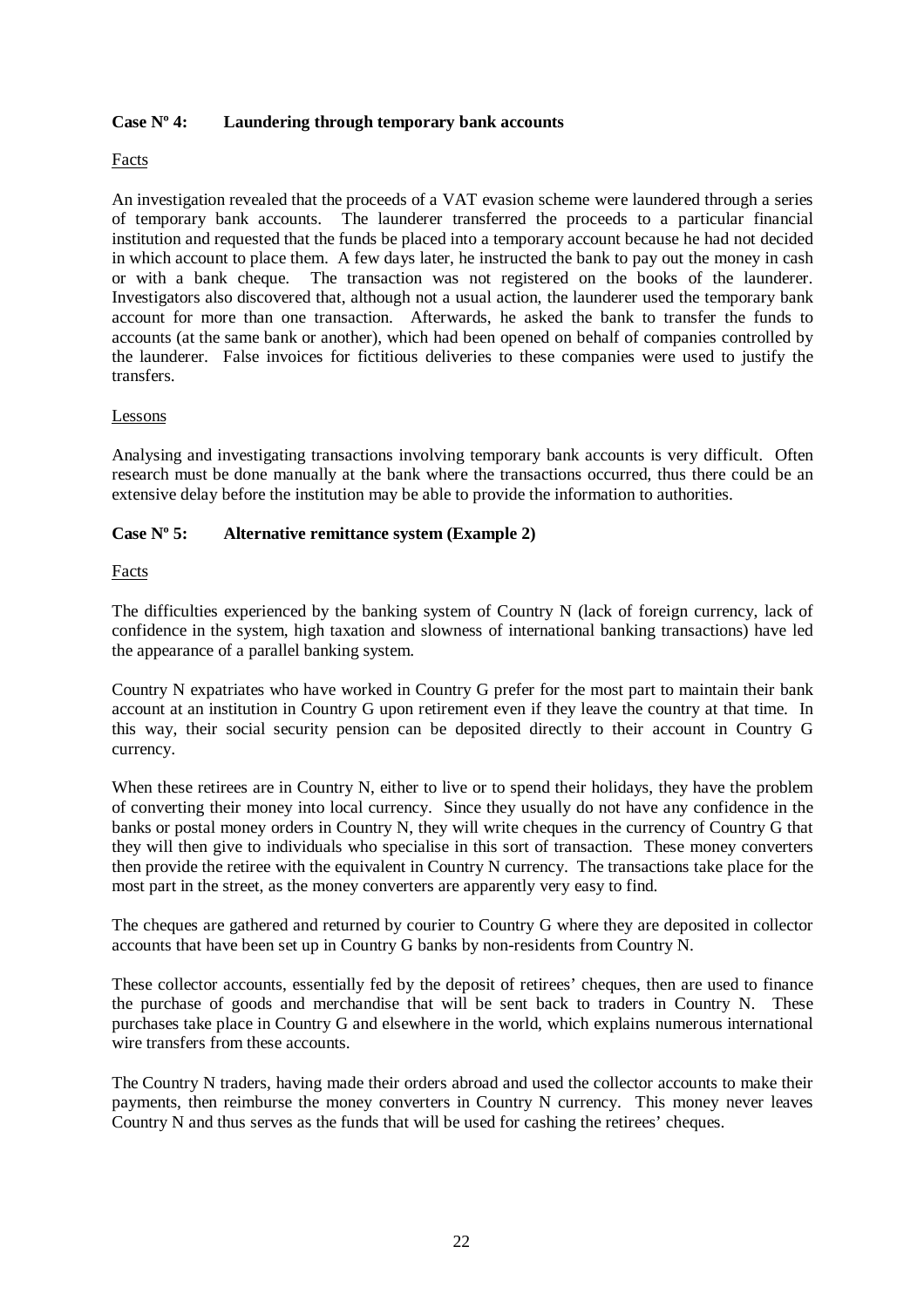## Results

This system is thus based on compensation, that is, the funds are not moved by wire transfer between Country N and Country G. Only the cheques in Country G currency written in Country N move physically to Country G to be deposited. Huge sums of Country G currency circulate through the collector accounts each day. Fees or commissions on the conversions or transfers are not yet known.

## Lessons

Such a system runs the risk of being used for money laundering, hidden in the masse of funds movements. An investigation is ongoing. At present, no money laundering has yet been detected. The only violation so far has been conducting banking operations without a license.

## **Case Nº 6: Money laundering through purchase of luxury items**

Facts

The financial intelligence unit of Country R received a suspicious transaction report on large purchases of Country F currency totalling USD 263,000 and carried out by that a citizen of Country R.

The funds in Country F currency were used for the purchase of new motor vehicles in Country F. However, the transactions detected appeared to include only a part of the funds moved by the individual and his associates.

Indeed, the organisation to which the individual belonged regularly acquired new motor vehicles in Country R for payments in cash from a large dealership – either in collusion with the organisation or turning a blind eye to the activity.

The purchased vehicles (for around USD 30,900 each in the verified cases) were delivered and then driven to a neighbouring country where they were received by a close relation of the main individual in the scheme and known by authorities to be involved in narcotics trafficking. The vehicles were then exchanged for large quantities of drugs that were to be resold in Country R.

## Results

The case was turned over to the prosecutor for investigation. Since the case was turned over, the total amount of money involved in the scheme has risen to USD 355,000.

## Lessons

The scheme used in this case made it difficult to detect the funds placed in Country R because of the use of a large scale business (a motor vehicle dealership) and the transactions carried out in the currency of Country F which is generally considered an unlikely currency for narcotics related money laundering.

## **Case Nº 7: Use of a bureau de change, accounts under false names**

#### Facts

A current drug trafficking investigation has established that cash collected from the sale of drugs was taken to a bureau de change at the border where large sums of money in small denominations were exchanged into denominations of a foreign currency. This money was then moved in bags of cash across the border and abroad to purchase a further supply of drugs.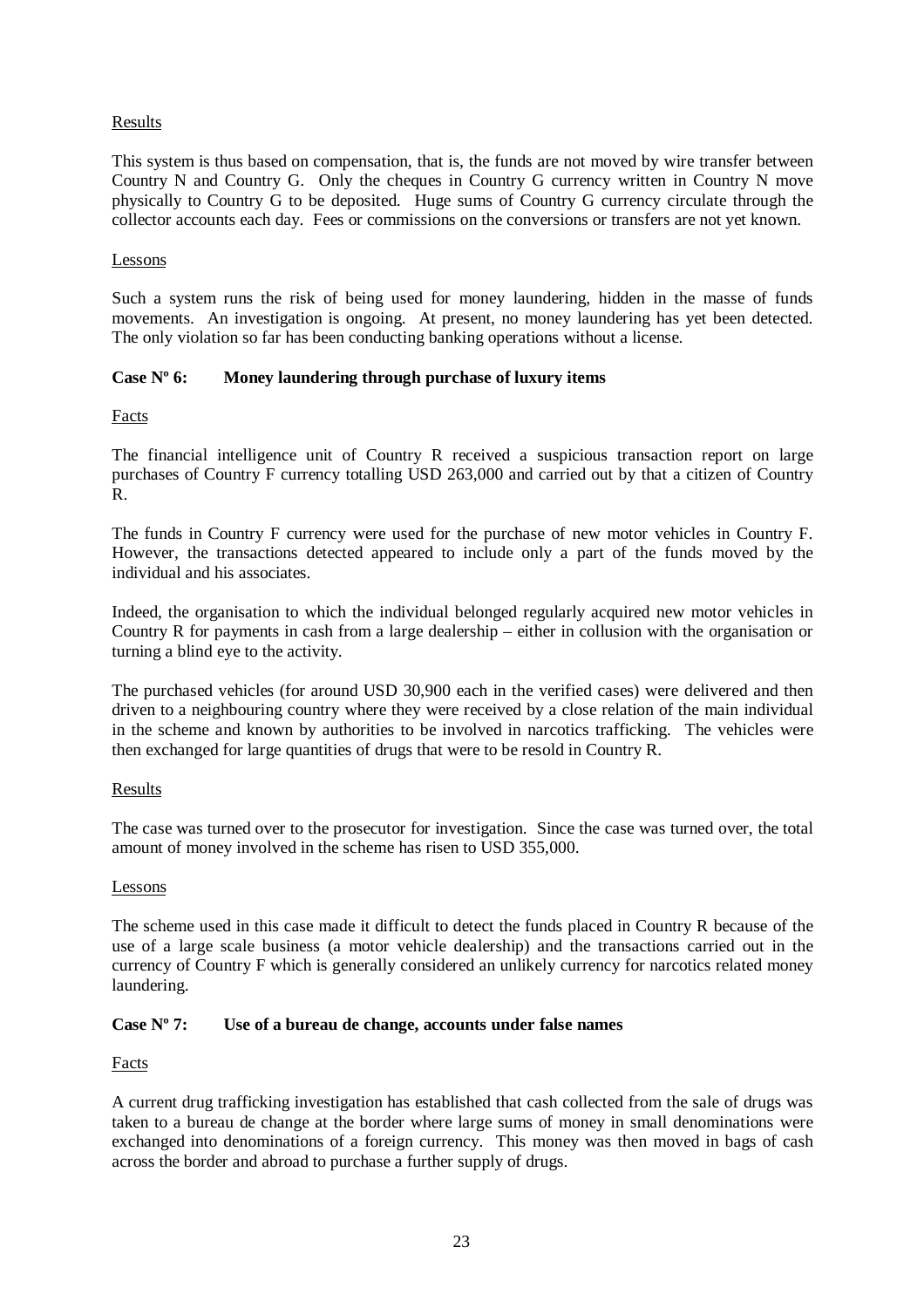Further investigation identified a scheme in which illegally obtained funds were deposited under a false name into a holding account within the bureau de change, which was controlled by the money launderer. During a search of the premises, it was also established that the bureau de change did not maintain detailed records of cash transactions.

#### Results

At present, there are three individuals charged with money laundering in this investigation.

#### Lessons

Although this bureau de change was required to identify customers and maintain records, it did not do so. A money laundering operation was uncovered through the police investigation; however, this example shows that laundering activity can continue in supposedly regulated financial institutions if preventive measures are not enforced.

#### **Case Nº 8: A good reputation created under false pretences through business contacts**

## Facts

A national of Country M opened an account at a bank in Country H. After winning the trust of the bank the customer asked the bank to recommend and introduce him to an attorney in Country H. The attorney, assuming that the bank had performed all the necessary checks on the background of the customer (the bank itself was also a client of the attorney), accepted the customer without performing any checks of his own. The attorney created a structure of multiple companies for the customer. The customer then asked to be introduced to other banks, giving as a reason that he wanted to diversify his investments. The attorney affirmed to these banks that his client had initially been recommended to him by a local bank. The new banks likewise trusted the customer from Country M...

#### Lessons

Although the jurisdiction that contributed this example did not provide information on the outcome of this case, this example clearly shows the risk of relying solely on the recommendation of a "trusted" associate when establishing a business relationship.

## **Case Nº 9: False loans scheme**

## Facts

The individual involved in this scheme was the director of finances in a shipbuilding yard, a subsidiary company of one of the biggest companies in the country. In his capacity as finances director, he had a meeting in his office with two Russian nationals, one of whom already had business relations with the company. The finances director was asked to open two bank accounts in the name of the company, to receive two amounts of money (USD 65,000 and USD 100,000) from the Russians, and to deposit these sums into the bank accounts. He was promised a commission of 1-2% which would be paid to him directly.

The finances director agreed to this arrangement and received the money in cash in plastic bags on two occasions: the first, in his office; and the second, at a private residence. Subsequently, he was asked to sign a fictitious loan contract with the Russians on behalf of the company. According to the contract, the Russians would receive loans for the same amounts that had been deposited into the accounts opened by the finances director. This money was transferred to the Russians.

After receiving additional instructions from the Russians, the finances director wrote a letter -- using company letterhead – stating that the loans had been transferred to a company by the name of Verimer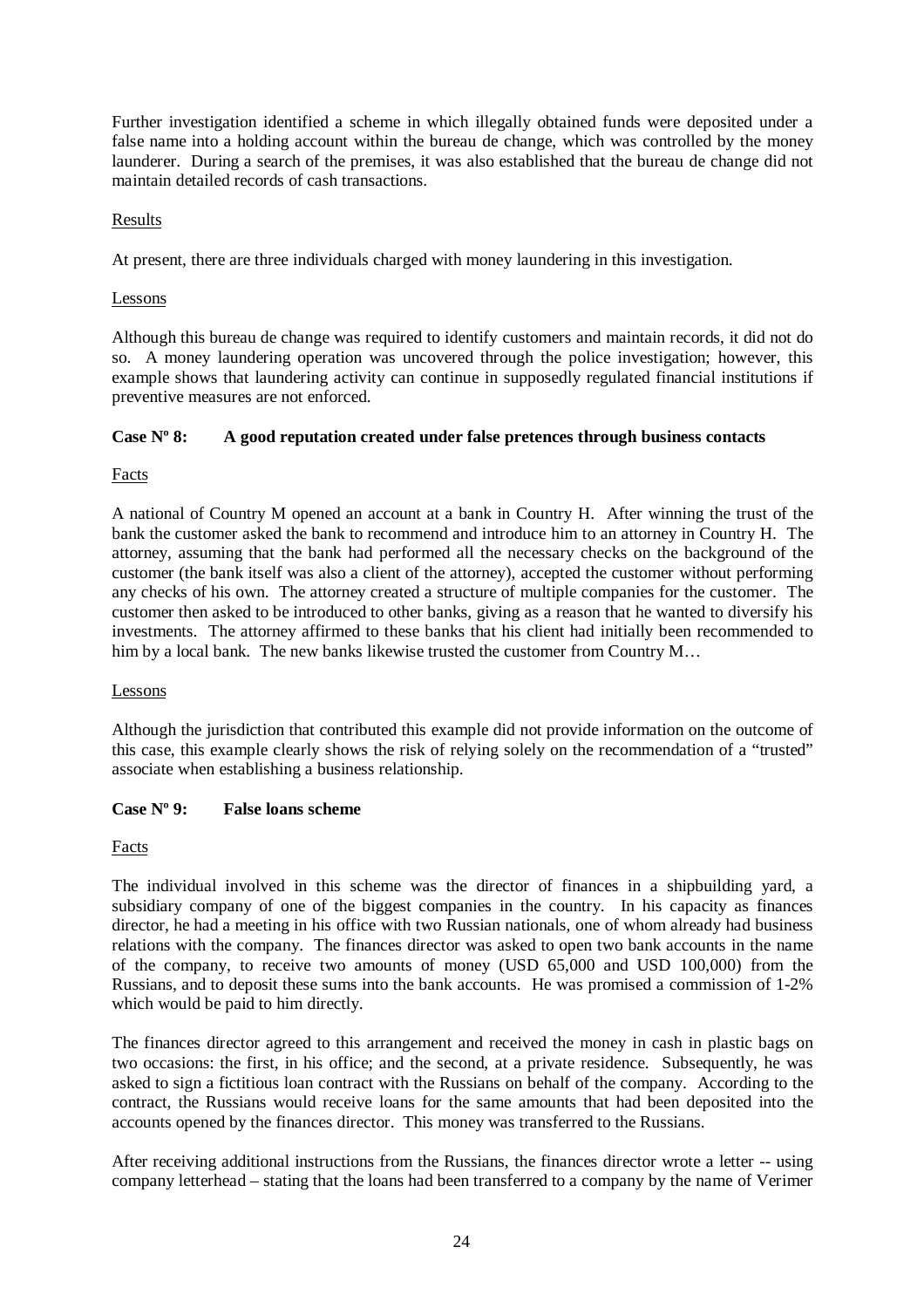International SA and that payment should take place to this company. Verimer was registered in the Bahamas; however, the company had the same address as the finances director and a local bank account in his name. One of the Russians was an owner of Verimer; he had bought the company through a company formation agent in Moscow. The Russians then paid their own company.

#### Results

Investigation determined that the USD 100,000 were the proceeds of a gross breach of trust committed by two or three Russian nationals in Murmansk. The second sum could never be linked to a specific crime; however, it was established that the sum did represent criminal proceeds of some sort. The finances director was convicted for money laundering over a period of two years. The judgement became final and enforceable by June 1999.

#### Lessons

This example is included to illustrate the way that a legitimate business may be used as a cover for a laundering operation.

#### **Case Nº 10: Launderers recruit individuals for the use of their bank account**

Facts

The FIU received suspicious transaction reports from three financial institutions concerning international funds transfers. Through police investigation, it was discovered that several individuals were acting as the money collectors for a cocaine trafficking organisation. These individuals were to identify and "recruit" professionals already established in various trades and services who might be amenable to earning some extra money by allowing their bank accounts to be used in a laundering scheme. These professionals would place cash in their accounts and then transfer the sums to accounts indicated by the money collectors.

The professionals who became involved in this activity were active in several types of business, including travel agencies, and import / export in commodities and computers. In return for their services, they received a commission on the funds transferred through their accounts. The transfers out of the accounts were justified by fictitious invoicing that corresponded to their particular business.

#### Results

This investigation uncovered an organisation that was laundering the proceeds of cocaine trafficking that is believed to have laundered USD 30 million. Several members of the group were identified and are currently on trial in two countries.

#### Lessons

This scheme illustrates how additional safety measures will be put into place to further remove the money from the narcotics trafficking operation. Cash is collected from the drug dealer; the collector passes the funds to the launderer; the launderer then passes them to the recruited business professional who transfers the funds abroad for further processing.

## **Case Nº 11: Alternative remittance system (Example 3)**

Facts

Cash from the sale of narcotics was brought to shops and bureau de change (controlled by a single organisation) in a town located in an overseas territory of Country P. The shops provided specially validated coupons in return for the deposits. These coupons were then used as bearer instruments that